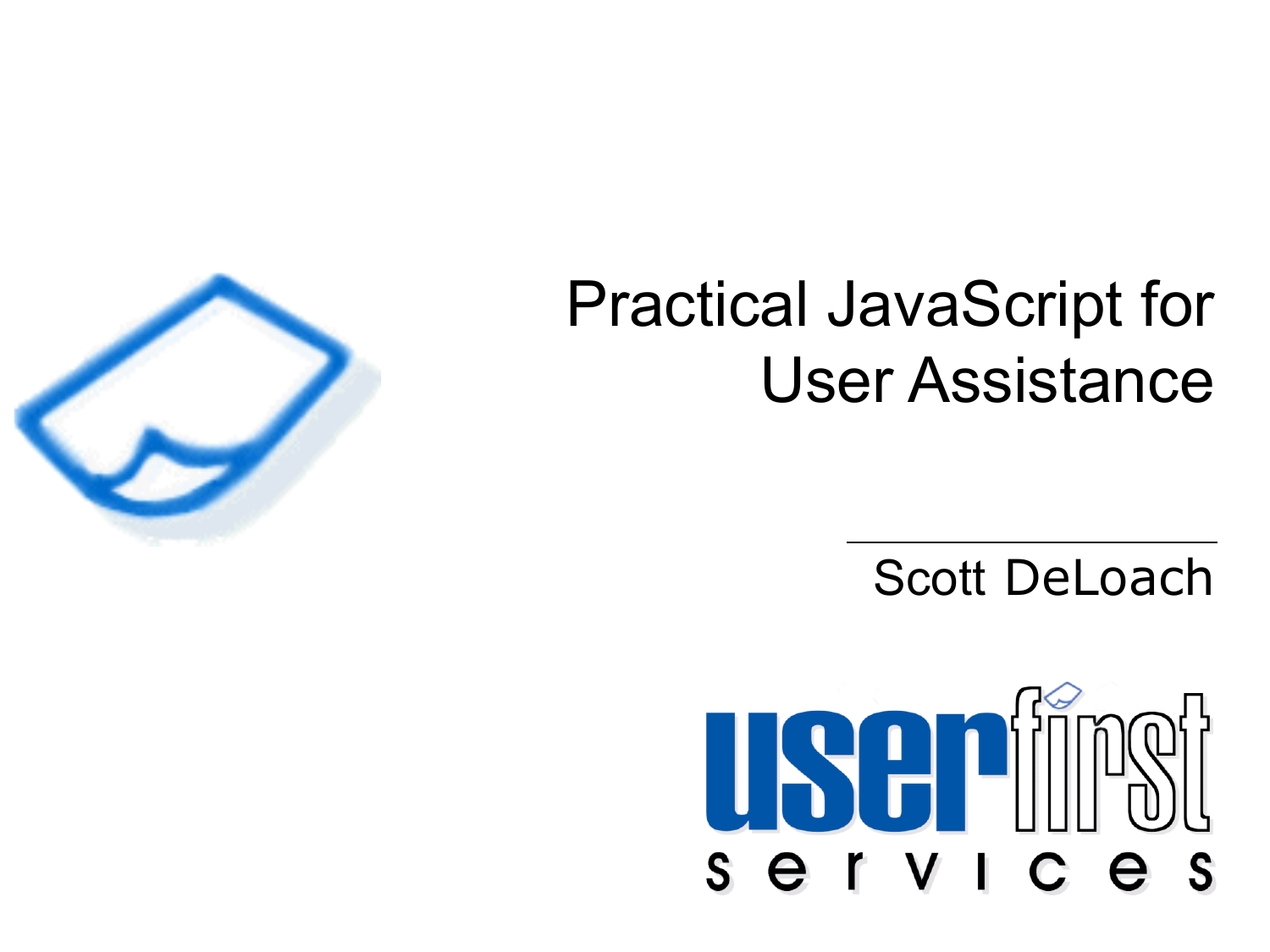

#### **JavaScript 101**

- Where to place your scripts
- Events, objects, and variables
- Common "gotchas"

### **Opening help**

- Popup window
- DHTML layer
- Embedded panel

#### **Creating dynamic topics**

- Using variables
- Automatically matching help to an application
- Storing UA information in a database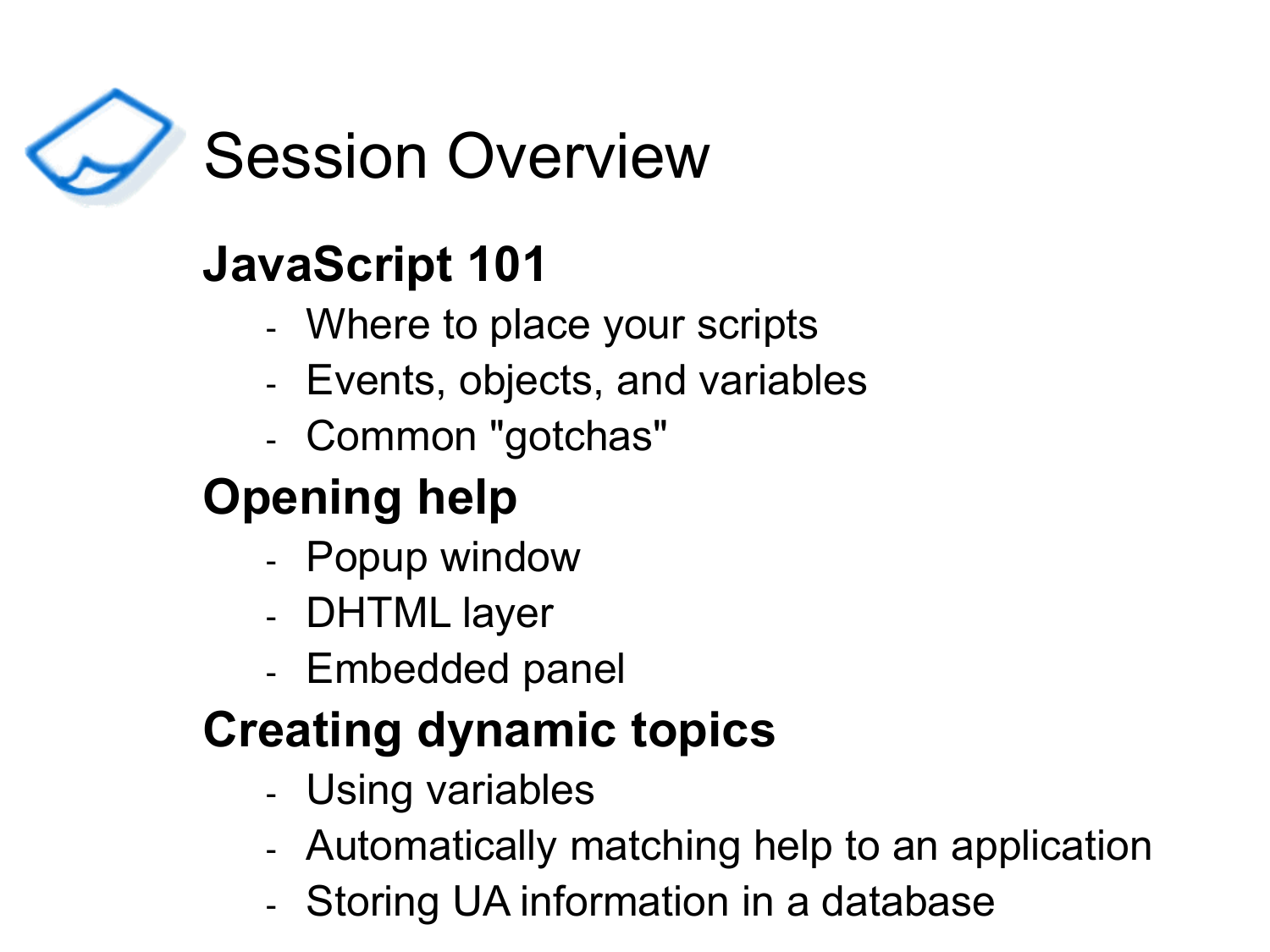

### Where to Place Your Scripts

**Inside a tag** <html> <head> </head>

<body onBlur="javascript:window.close()" >

<p>hello, world!</p>

</body> </html>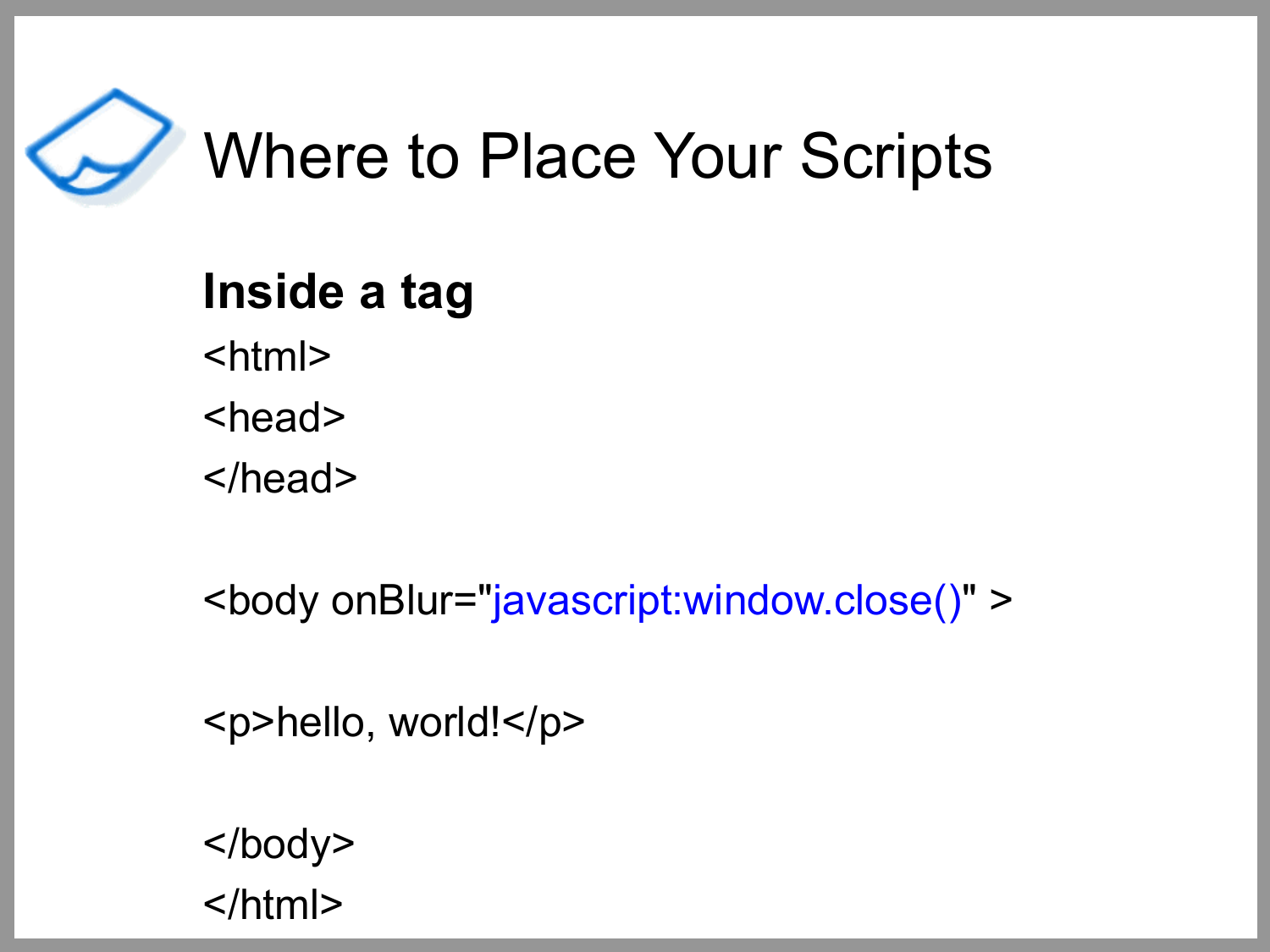

### Where to Place Your Scripts

### **In a function**

- <head>
- <script>
- function closeHelp() {
- window.close();
- } </script>
- </head>

```
<body onBlur="closeHelp()">
```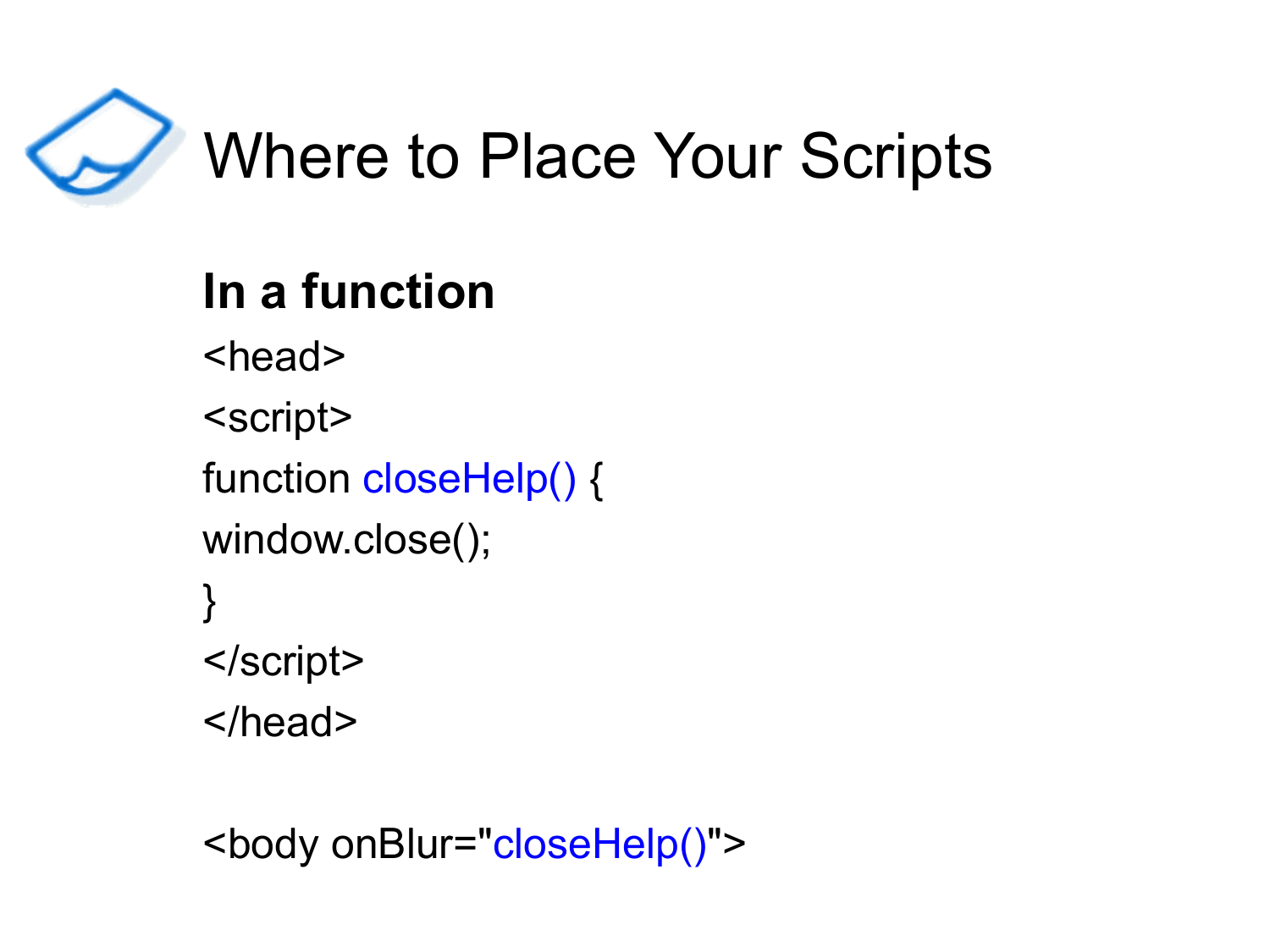

### Where to Place Your Scripts

#### **In a JavaScript file (ex: myscripts.js)** function closeHelp() { window.close(); }

### **This script can be 'called' with…**

- <head>
- <script src="myscripts.js"></script>
- </head>
- <body onBlur="closeHelp()">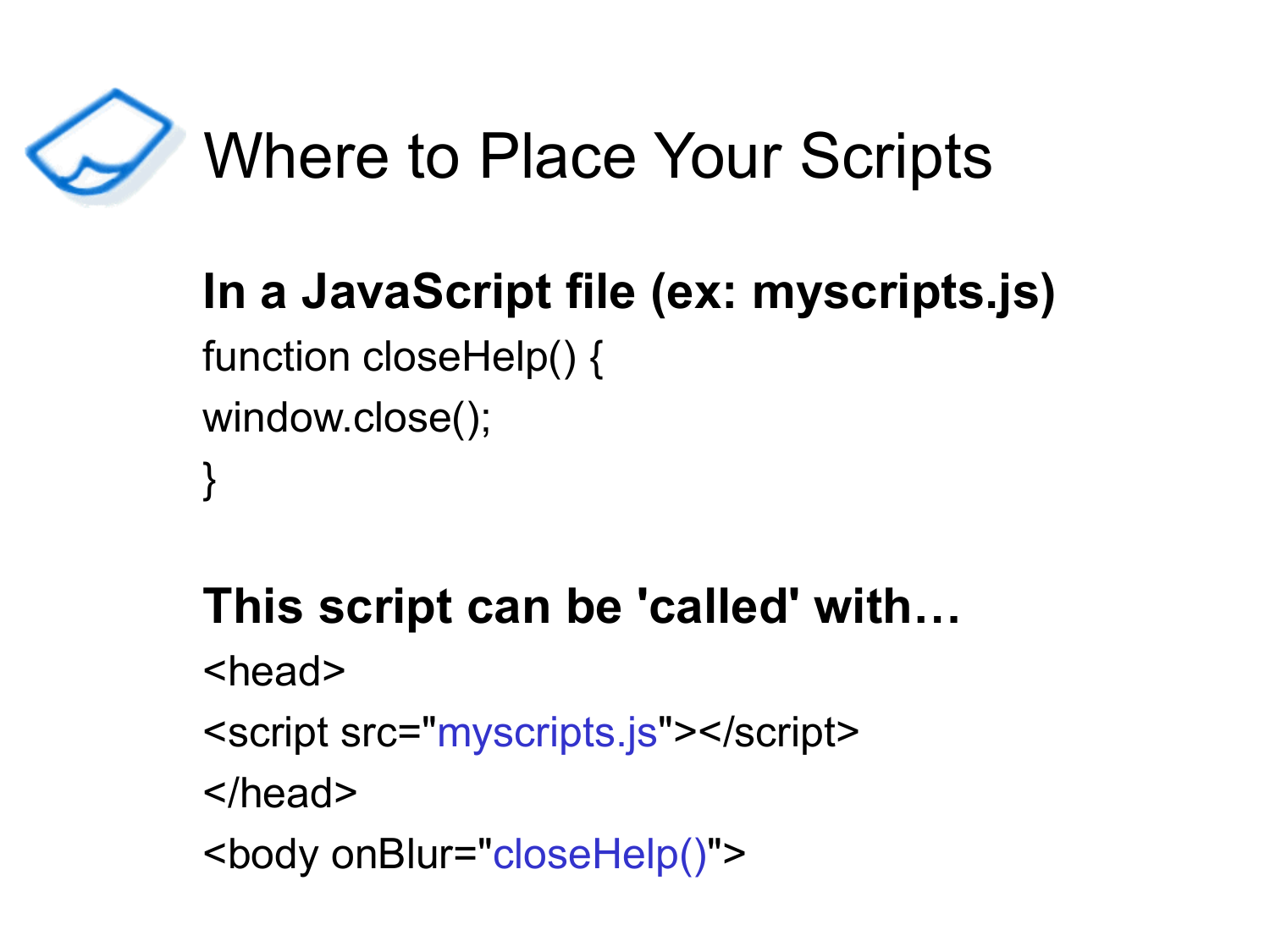

- 
- onFocus onBlur
- onKeyPress onClick
- onMouseOver onMouseOut
- onChange onSubmit
- onHelp
- onLoad onUnload
	-
	-
	-
	-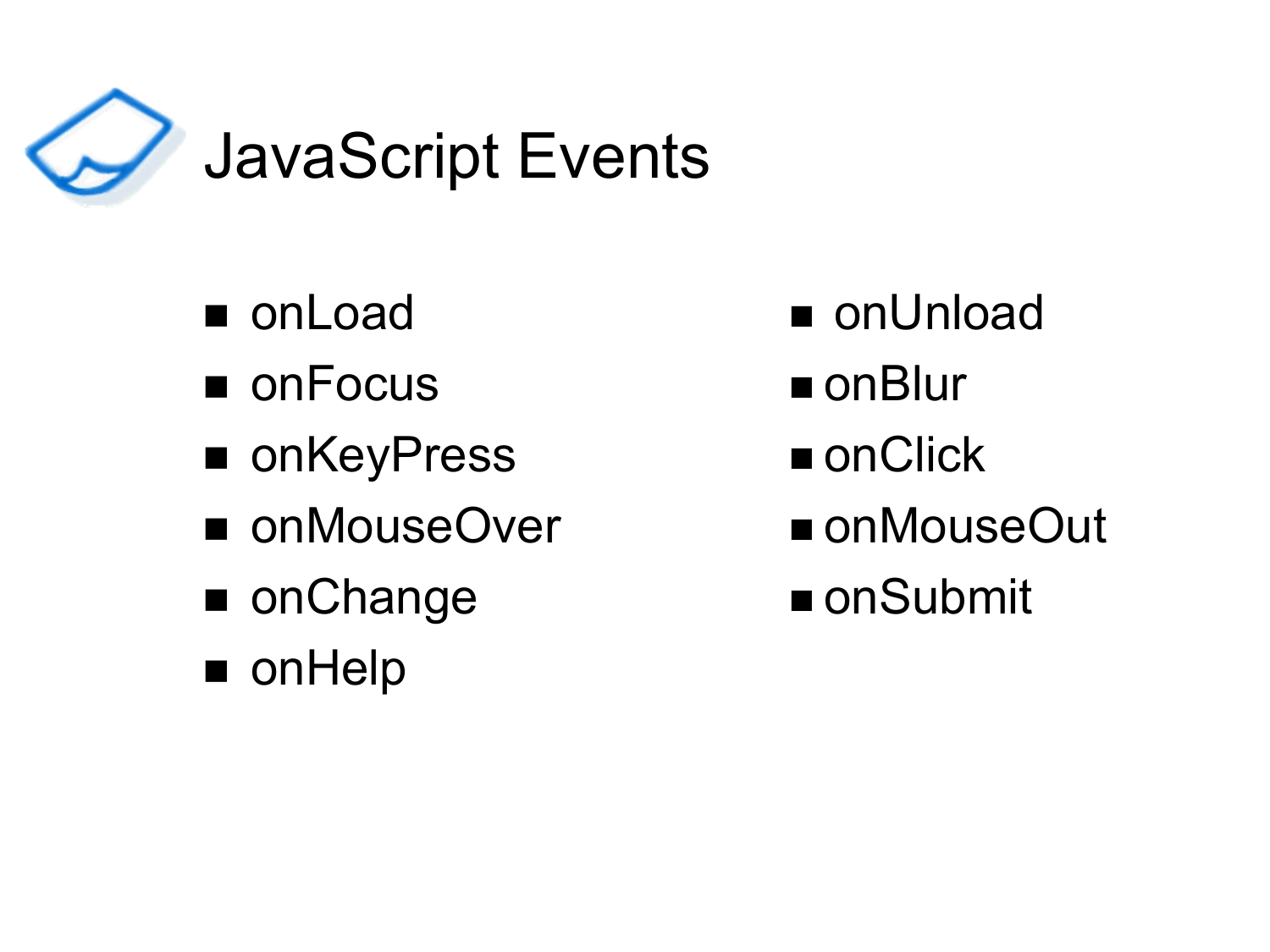

### JavaScript Objects

### **Everything is an object**

- Window
- Document
- Headings (h1) and paragraphs (p)
- Tables
- $\blacksquare$  Links (a)
- Forms and form elements
- <span>s and <div>s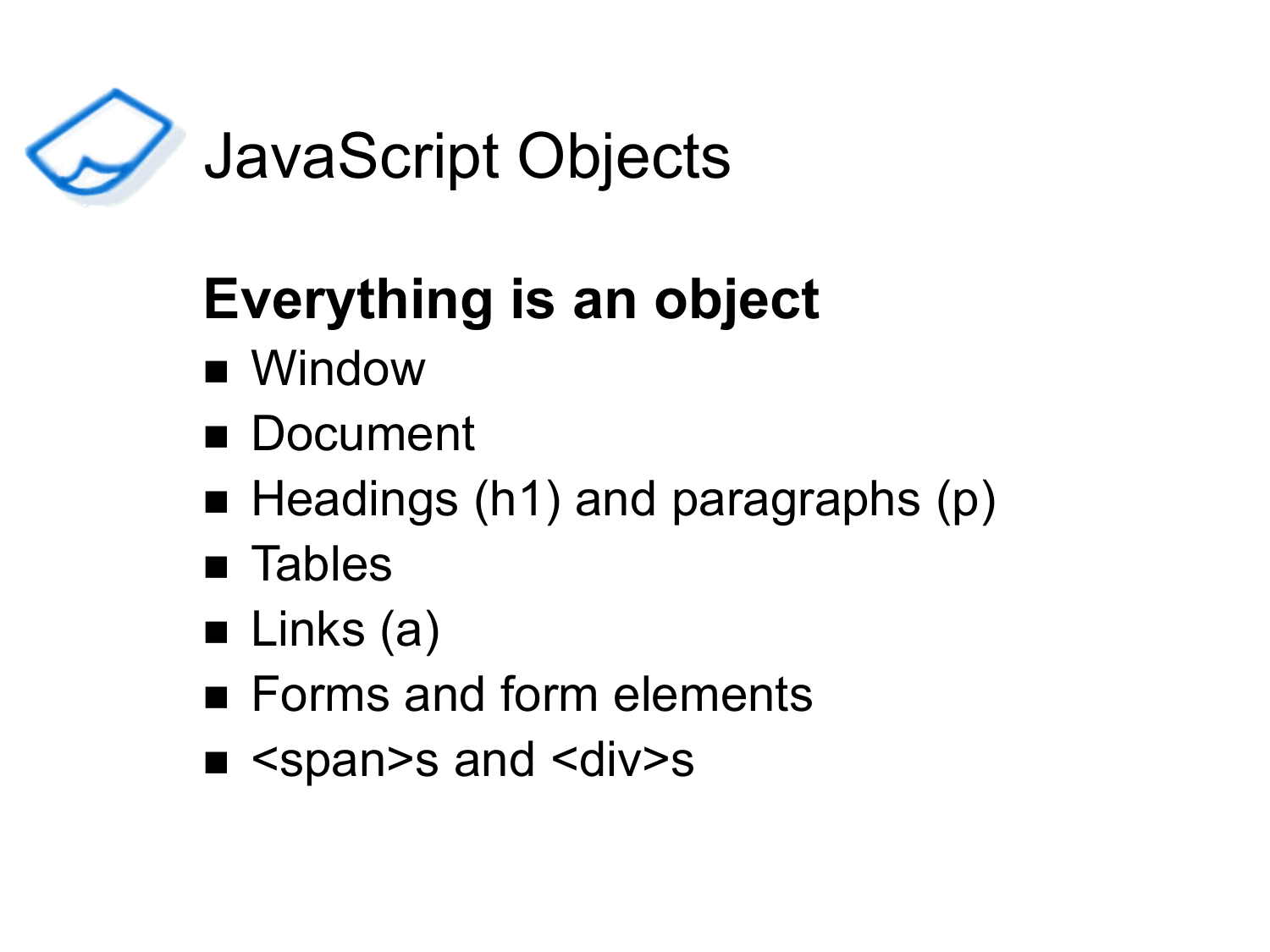

<p id="projectNumber">Project Number</p>

<script> alert(document.getElementById('projectNumber'));; </script>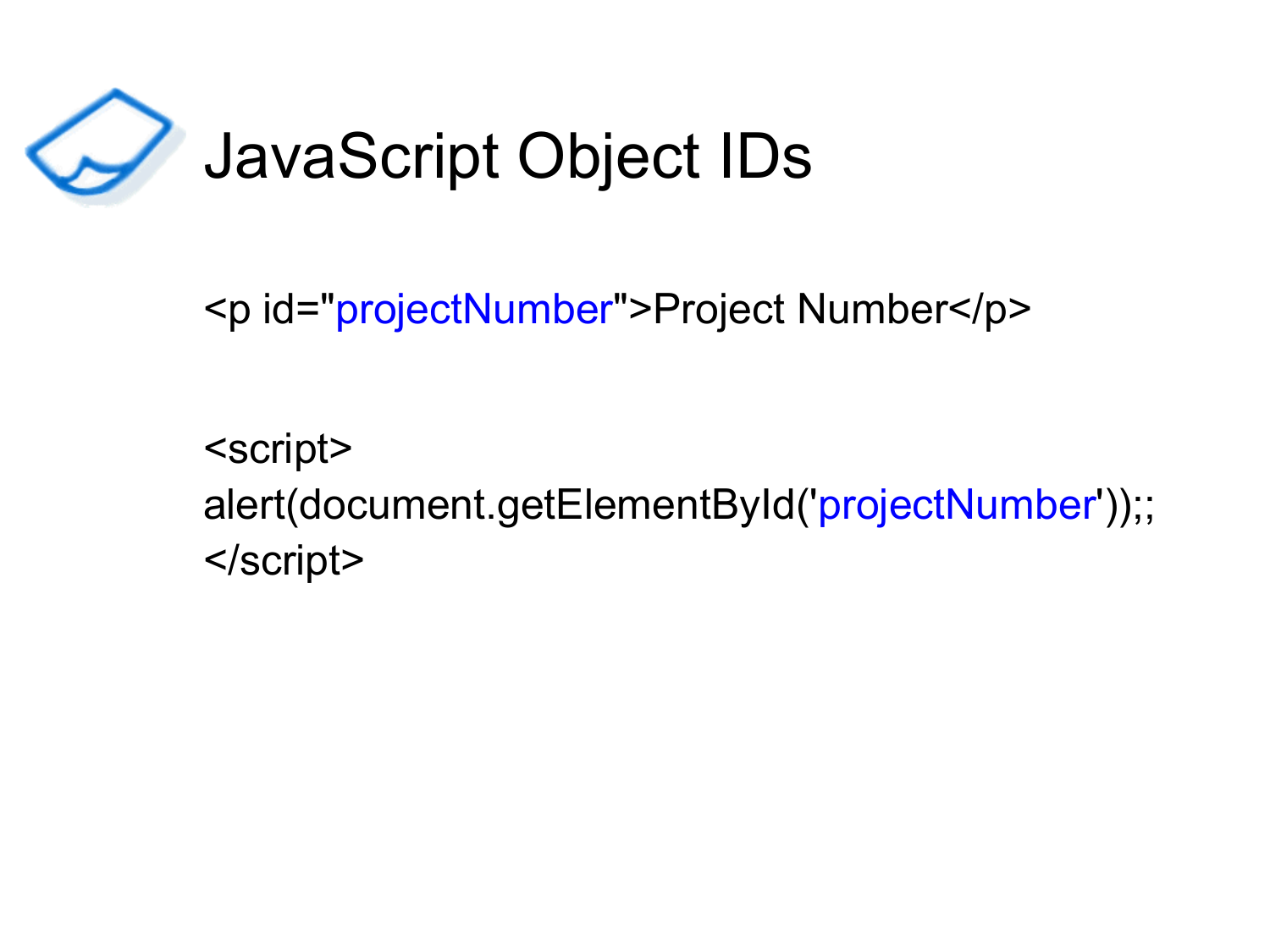

### JavaScript Variables

#### **Creating variables**

<script> var myNumber = 11; var myString = "hi there!"; </script>

#### **Sending a variable to a function**

<a href="javascript:openHelp('fieldname')">help</a>

#### **Receiving a variable in a script**

function openHelp(id) { ... }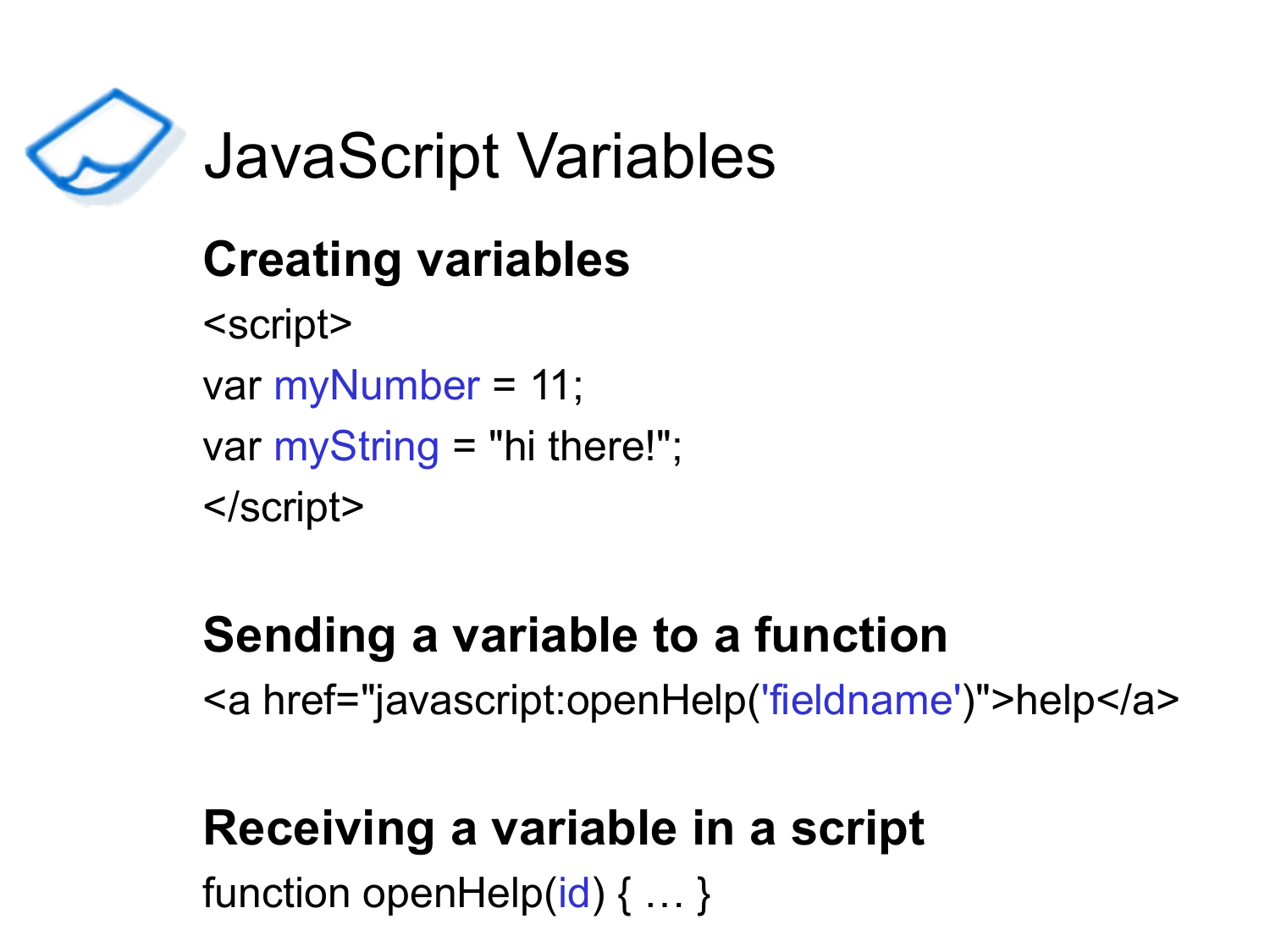

### JavaScript Gotchas

### **Syntax**

- Script lines should end with a ;
- function example() { *your code here* }
- $\blacksquare$  if (this  $==$  that)
- $\blacksquare$  var myExample = 11;

#### **Names**

- Must start with a letter
- Are case sensitive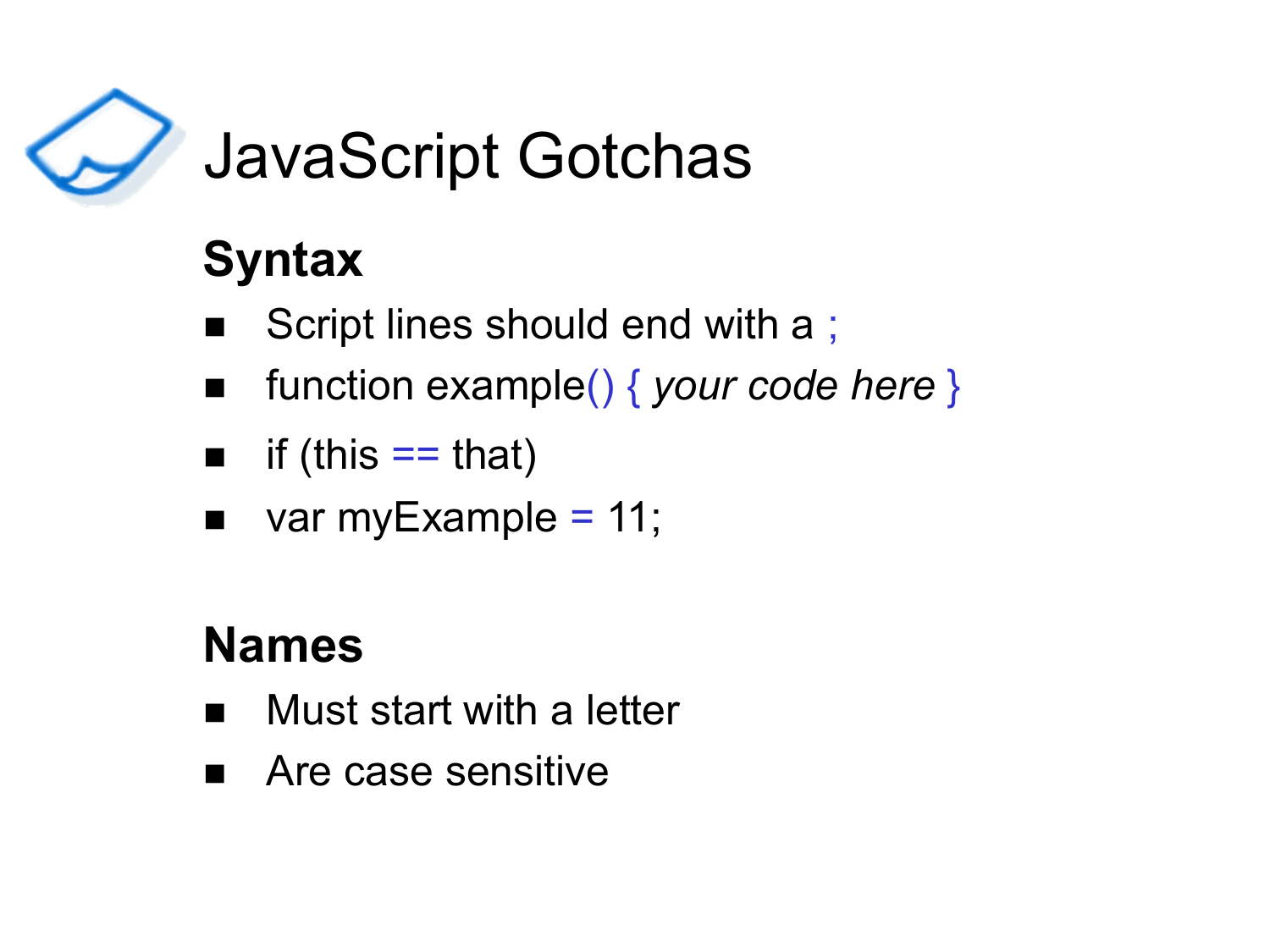

### **When a button is clicked**

<form>

<input type="button" value="help" onClick="openHelp()"> </form>

#### **When a link is clicked**

<a href="javascript:openHelp()">Open Help</a>

#### **When the user presses F1**

<body onHelp="openHelp();return false">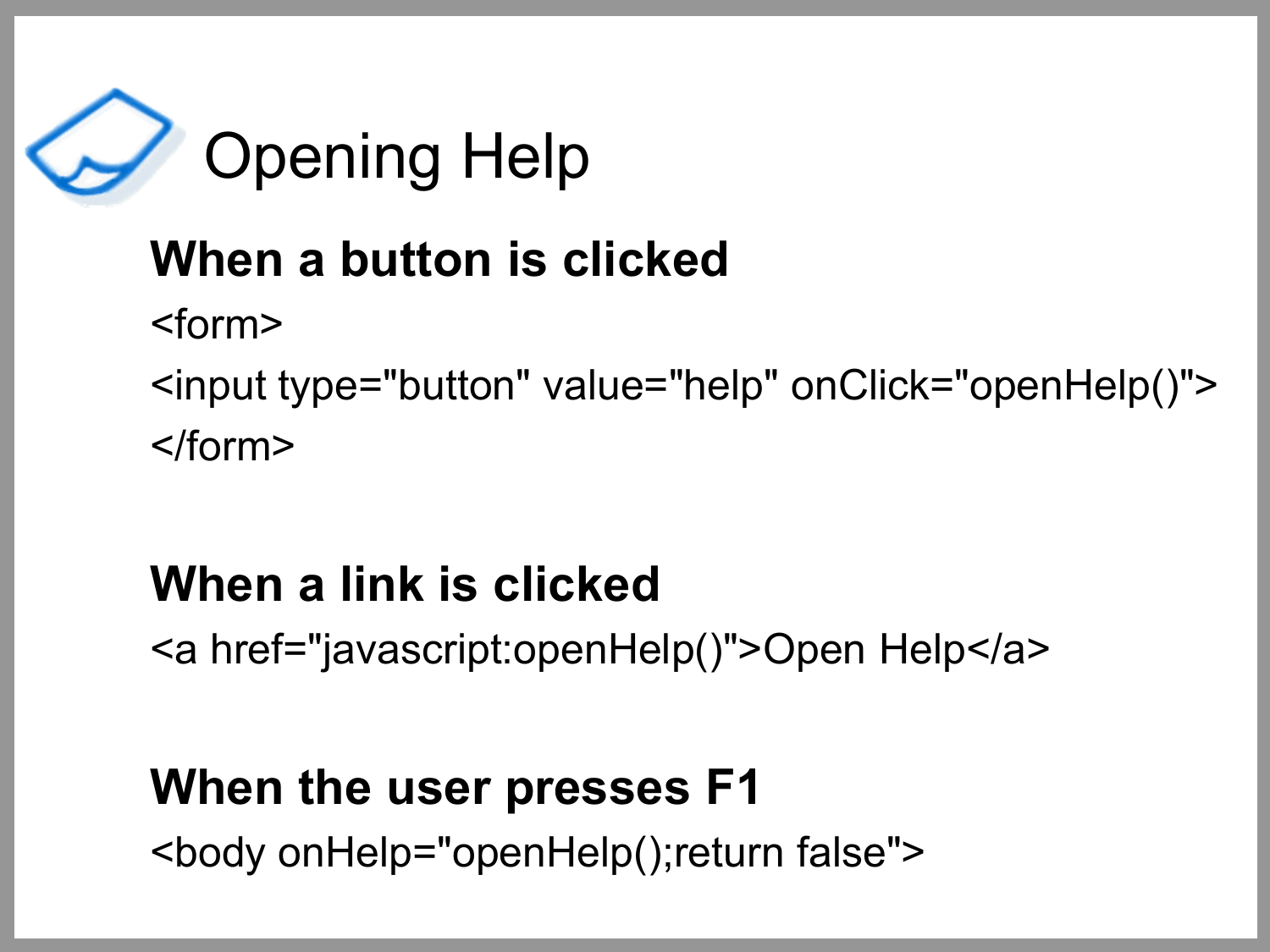

function openHelp() { window.open('helppage.htm','helpwin','toolbar=0, J location=0,directories=0,status=0,menubar=0, scrollbars=0,resizable=0,width=500,height=600'); }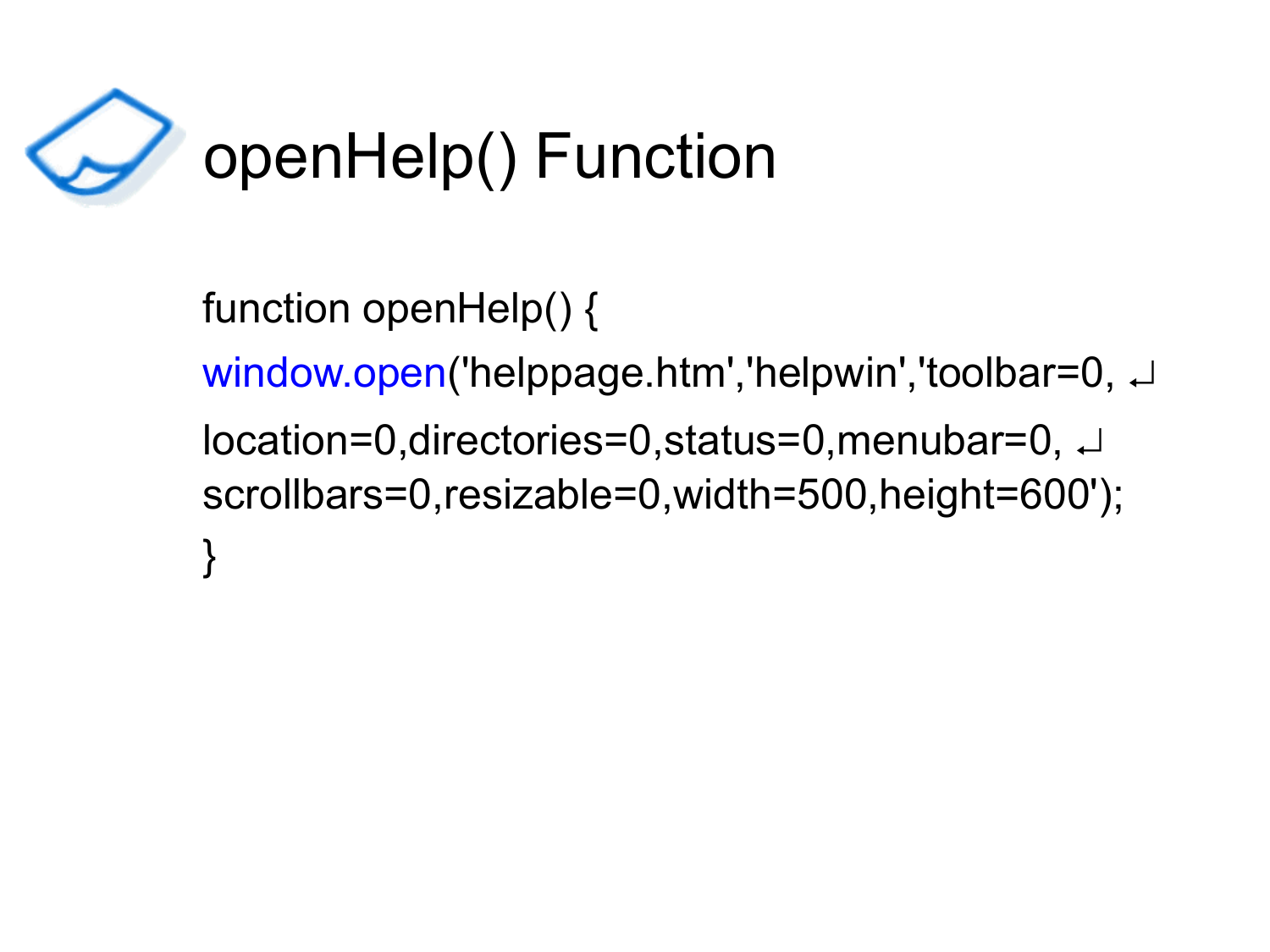## Opening Help in a Popup Window

|  |  | Help Sample - Microsoft Internet Explorer |  |
|--|--|-------------------------------------------|--|
|  |  |                                           |  |

#### Sample App

| Create project       | <b>Create Project</b>                                          |
|----------------------|----------------------------------------------------------------|
| <b>View projects</b> | Project Number:<br>0                                           |
| <b>View schedule</b> | $\Phi_{\rm b}$<br>Description:                                 |
| Search               | Sample Help - Microsoft Internet Explorer<br><u>raj d</u>      |
|                      | Start Date:                                                    |
|                      | Project number<br>Completion                                   |
|                      | The Project number is the number of the project.<br>Requestor: |
|                      | Priority:                                                      |
|                      | Tasks:                                                         |
|                      |                                                                |
|                      | Submit Project                                                 |

 $\Box$ ox

Home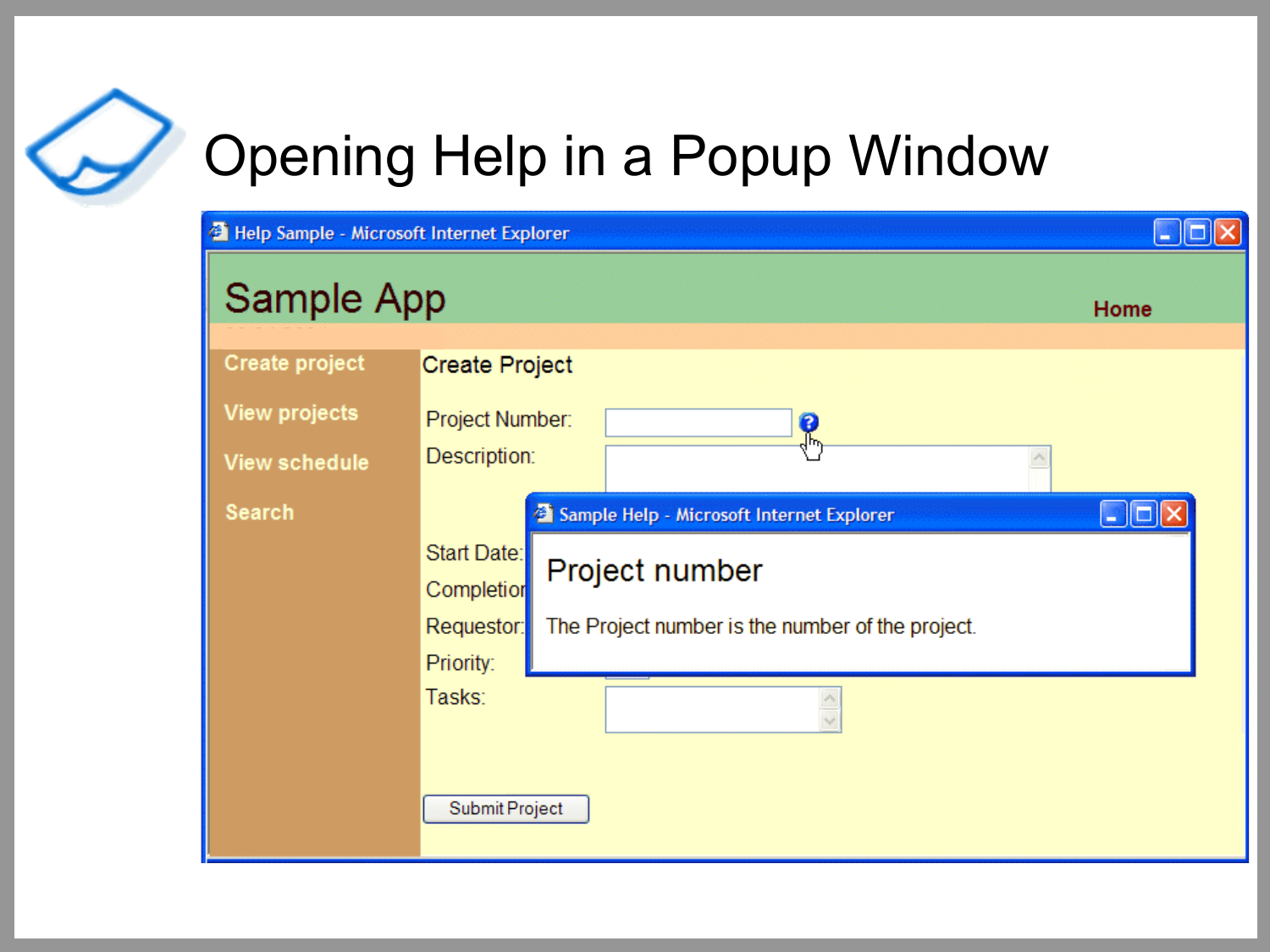# Opening Help in a Popup Window

<a href="javascript:openCSHelp('projectnum')">help link</a>

```
<script>
function openCSHelp(id) {
helpurl = location.href;
begin=(helpurl.lastIndexOf('/') + 1);
end=(helpurl.lastIndexOf('m') + 1);
helpurl = "h " + id + " " + helpurl.substring(begin, end);
helpWin = window.open(helpurl,'CShelpwin','toolbar=0, 
location=0,directories=0,status=0,menubar=0,scrollbars=1, 
resizaBle<sup>pt</sup>el,width=500,height=600');
setTimeout('helpWin.focus()',250);
}
</script>
     exampled htm a pares
 h_projectnum_example.htm"
```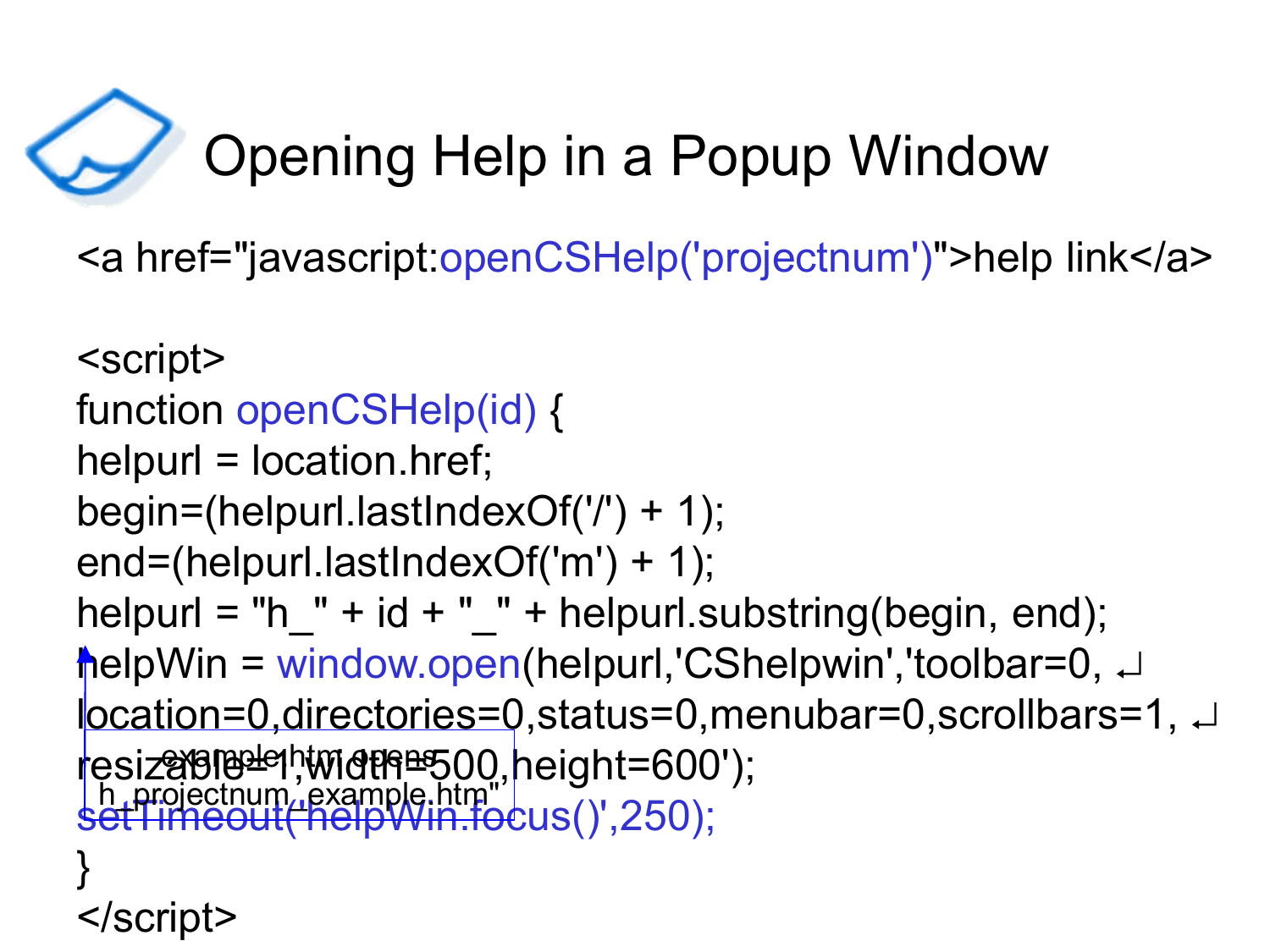

```
<html>
<head>
<script>
function closeHelp() {
var key = event.keyCode;
if (key==27) window.close();
}
</script>
</head>
<body onBlur="javascript:window.close()" onKeyPress="closeHelp()">
```
</body>

…

</html>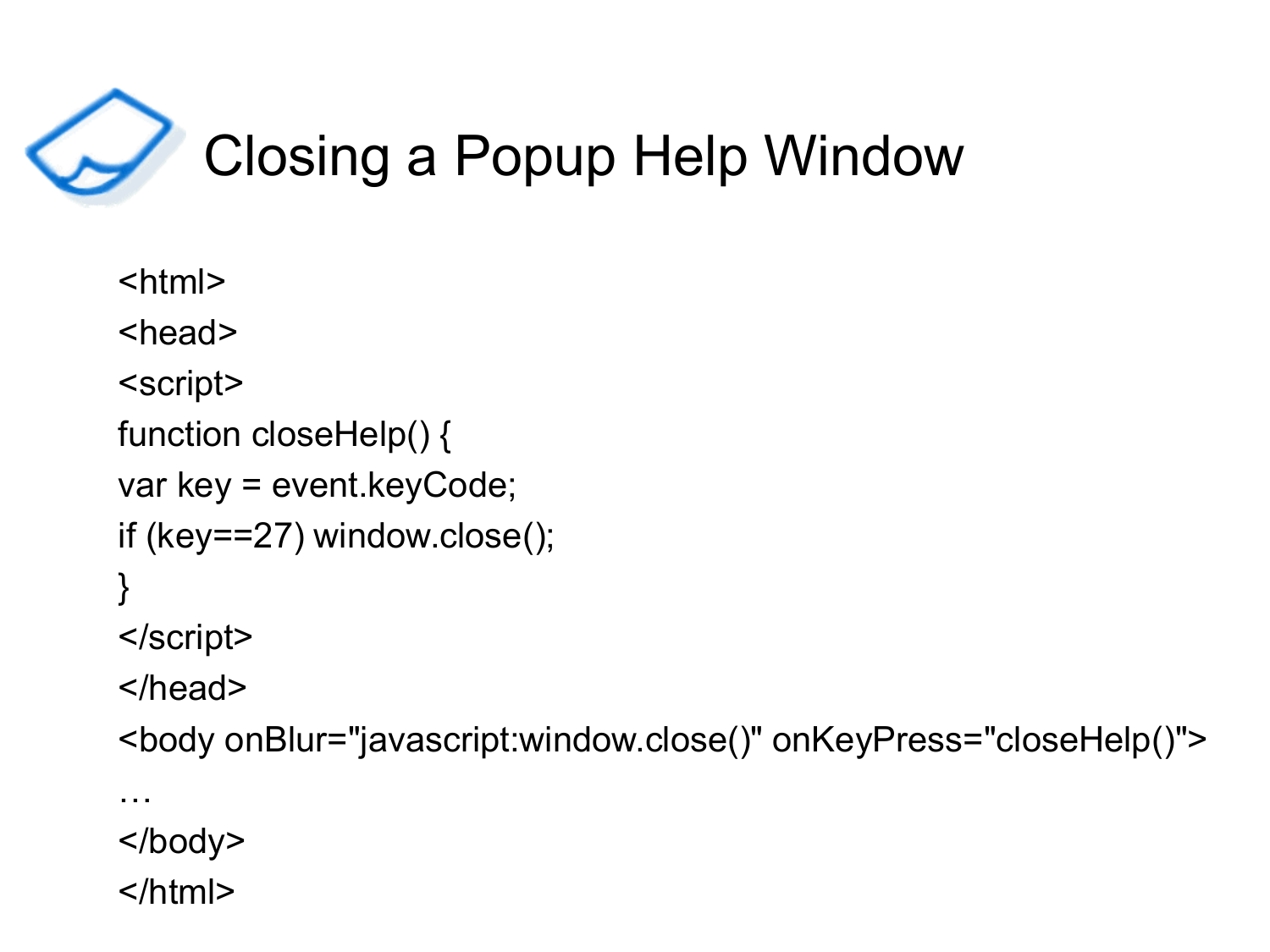

### Opening Help in a DHTML Help Layer

| Help Sample - Microsoft Internet Explorer |                              |          | a    |
|-------------------------------------------|------------------------------|----------|------|
| Sample App                                |                              |          | Home |
| Create project                            | <b>Create Project</b>        |          |      |
| <b>View projects</b>                      | Project Number:              | 0        |      |
| <b>View schedule</b>                      | Description:<br>$q_{\mu\nu}$ |          |      |
| <b>Search</b>                             |                              |          |      |
|                                           | Start Date:                  |          |      |
|                                           | Completion Date:             |          |      |
| <b>Description</b><br>A short description | Requestor:                   |          |      |
| of the project.                           | Priority:                    | $1 \vee$ |      |
|                                           | Tasks:                       |          |      |
|                                           |                              |          |      |
|                                           | Submit Project               |          |      |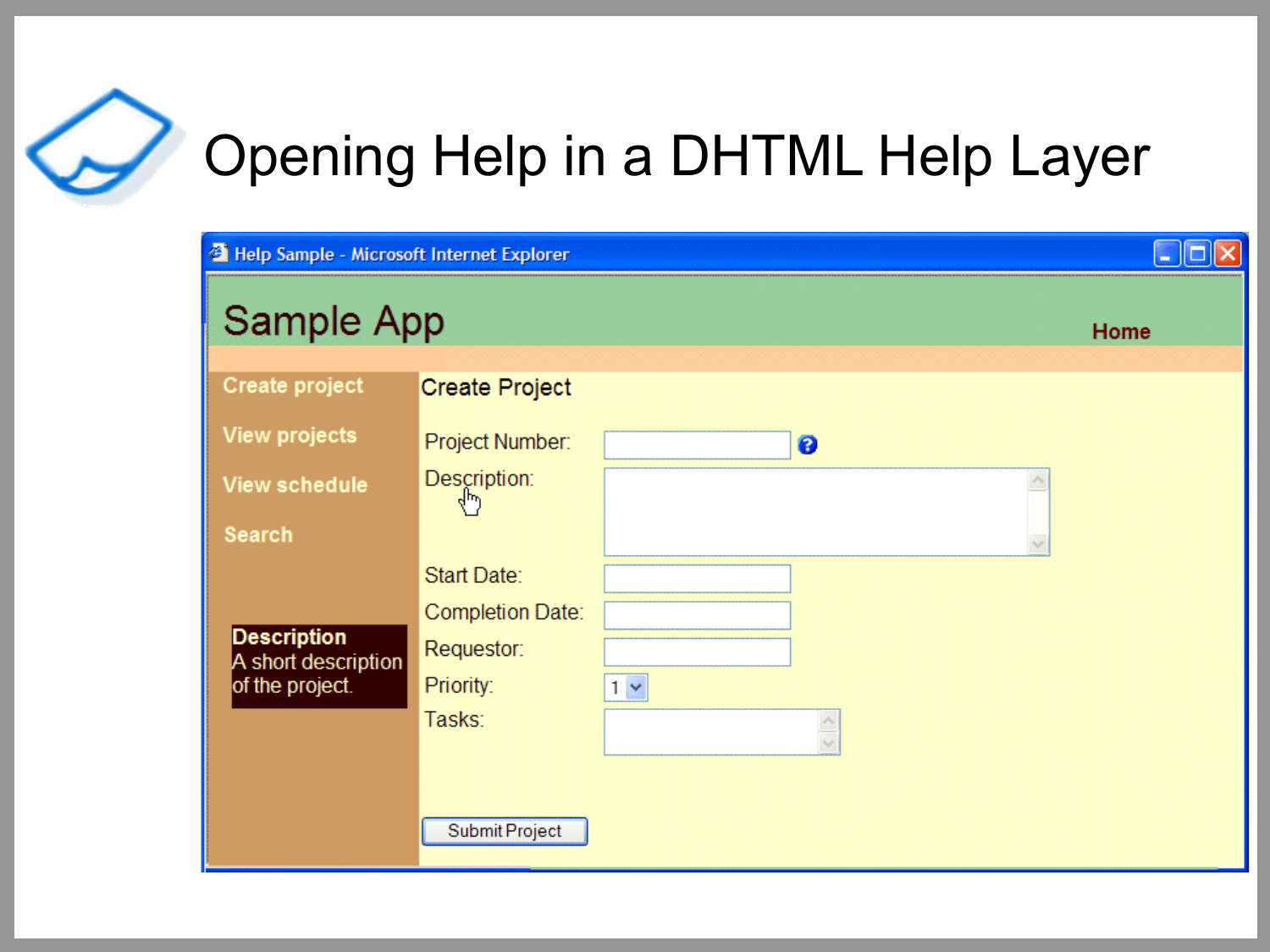### Opening Help in a DHTML Help Layer

```
<script>
function helpSHOW(fieldID) {
fieldID = "help" + fieldID;if (document.all) document.all(fieldID).style.visibility = "visible";
else document.layers[fieldID].visibility = "show";
}
```

```
function helpHIDE(fieldID) {
fieldID = "help" + fieldID;if (document.all) document.all(fieldID).style.visibility = "hidden";
else document.layers[fieldID].visibility = "hide";
}
</script>
```

```
<span id="description" onMouseOver="helpSHOW(this.id)"
onMouseOut="helpHIDE(this.id)">Description</span>
```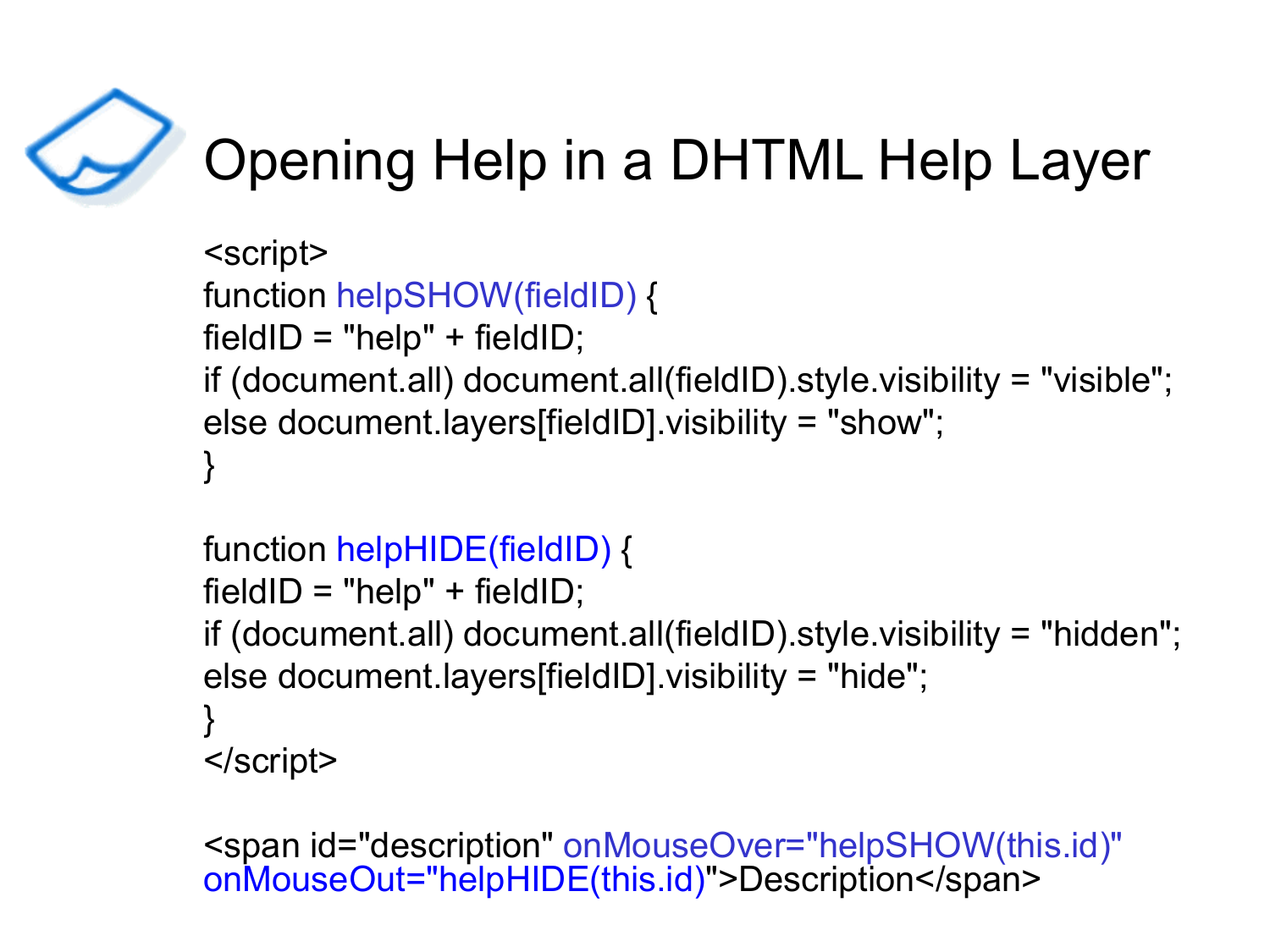#### Frame example



### Opening Help in a UA Panel

| File<br>Edit                                                                                                                                         |                                                       |       |   |                          | Embedded Help Sample - Microsoft Internet Explorer<br>н |                                           |        |  |  |  |  |
|------------------------------------------------------------------------------------------------------------------------------------------------------|-------------------------------------------------------|-------|---|--------------------------|---------------------------------------------------------|-------------------------------------------|--------|--|--|--|--|
|                                                                                                                                                      | $\partial$ Send<br>View<br>Favorites<br>Tools<br>Help |       |   |                          |                                                         |                                           | 4      |  |  |  |  |
| Address $\circ$ C:\Documents and Settings\me\My Documents\_PRESENTATIONS\ww03london\CS Help for Web\examples\embeddedframe.htm<br>$\rightarrow$<br>v |                                                       |       |   |                          |                                                         |                                           | Go     |  |  |  |  |
| Sample App<br>Home Help                                                                                                                              |                                                       |       |   | close help<br><b>TOC</b> | <b>Index</b>                                            | <b>Search</b>                             |        |  |  |  |  |
| Create<br>project                                                                                                                                    | <b>Create Project</b>                                 |       |   |                          |                                                         | Sample Help                               |        |  |  |  |  |
| <b>View</b><br>projects                                                                                                                              | Project<br>Number:<br>Description:                    |       | 0 | $\wedge$                 |                                                         | The Create Project page<br>can be used to |        |  |  |  |  |
| <b>View</b><br>schedule                                                                                                                              |                                                       |       |   | $\vee$                   | <b>Related Topics</b><br>Viewing projects               |                                           |        |  |  |  |  |
| <b>Search</b>                                                                                                                                        | Start Date:<br>Completion<br>Date:                    |       |   |                          | Searching                                               | Viewing schedules                         |        |  |  |  |  |
|                                                                                                                                                      | Requestor:<br>Priority:                               | $1 -$ |   |                          |                                                         |                                           |        |  |  |  |  |
|                                                                                                                                                      | Tasks:                                                |       |   |                          |                                                         |                                           |        |  |  |  |  |
|                                                                                                                                                      | Submit Project                                        |       |   |                          | $\overline{\mathbf{C}}$<br>IIII.                        |                                           | $\geq$ |  |  |  |  |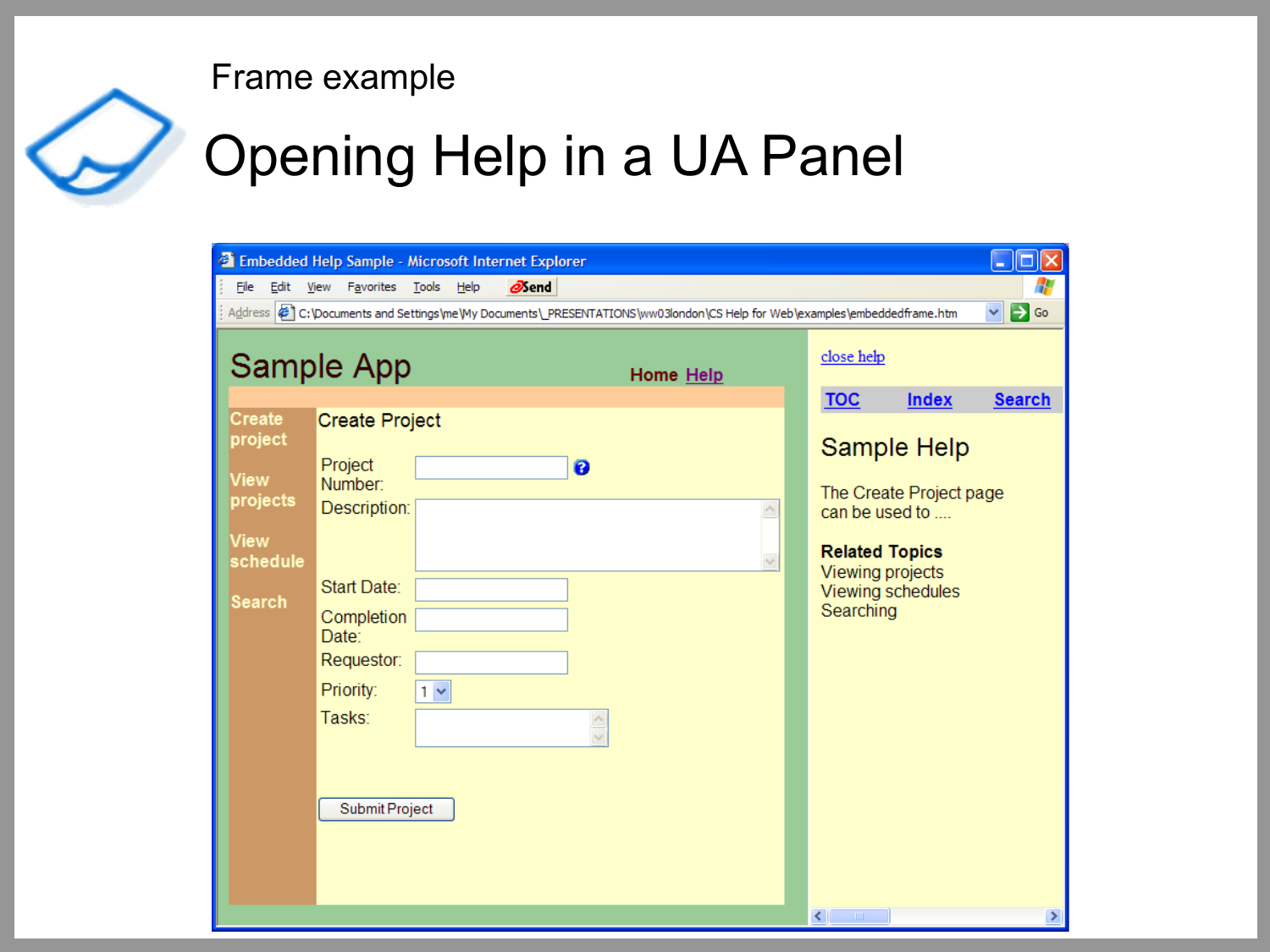Frame example



## Opening Help in a UA Panel

**Create a "Top" level frameset** <frameset cols="100%,\*" rows="\*" frameborder="NO" name="myframes"> <frame src="yourapplication.htm" name="app"> <frame src="helpblank.htm" name="help"> </frameset>

```
Resize the frameset and open the Help
<script>
function openHelp() {
parent.myframes.cols="70%,30%";
parent.help.location = "helppage.htm";
}
</script>
```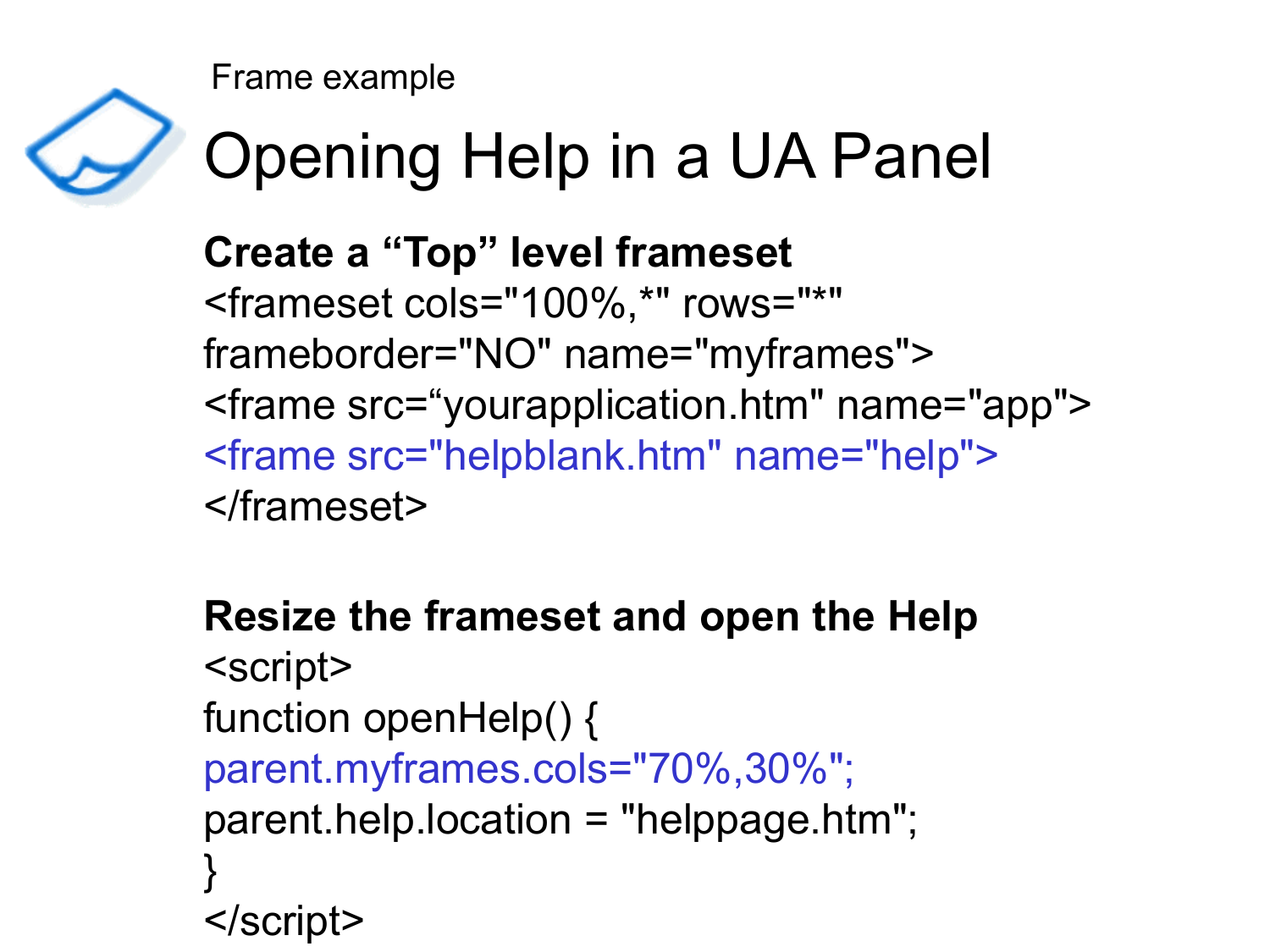#### DHTML example



## Opening Help in a UA Panel

| <sup>2</sup> Help Sample - Microsoft Internet Explorer                                                                                          |                                                                                                                                                                        |                       |  |
|-------------------------------------------------------------------------------------------------------------------------------------------------|------------------------------------------------------------------------------------------------------------------------------------------------------------------------|-----------------------|--|
| Sample App                                                                                                                                      |                                                                                                                                                                        | Home                  |  |
| <b>Project Number</b><br>The project number is<br>based on your office<br>location. For example,<br>Atlanta-based projects<br>begin with 'ATL.' | <b>Create Project</b><br>Project Number:<br>لسرة<br>Description:<br>Start Date:<br>Completion Date:<br>Requestor:<br>Priority:<br>$1 \vee$<br>Tasks:<br>Submit Project | $\boldsymbol{\Theta}$ |  |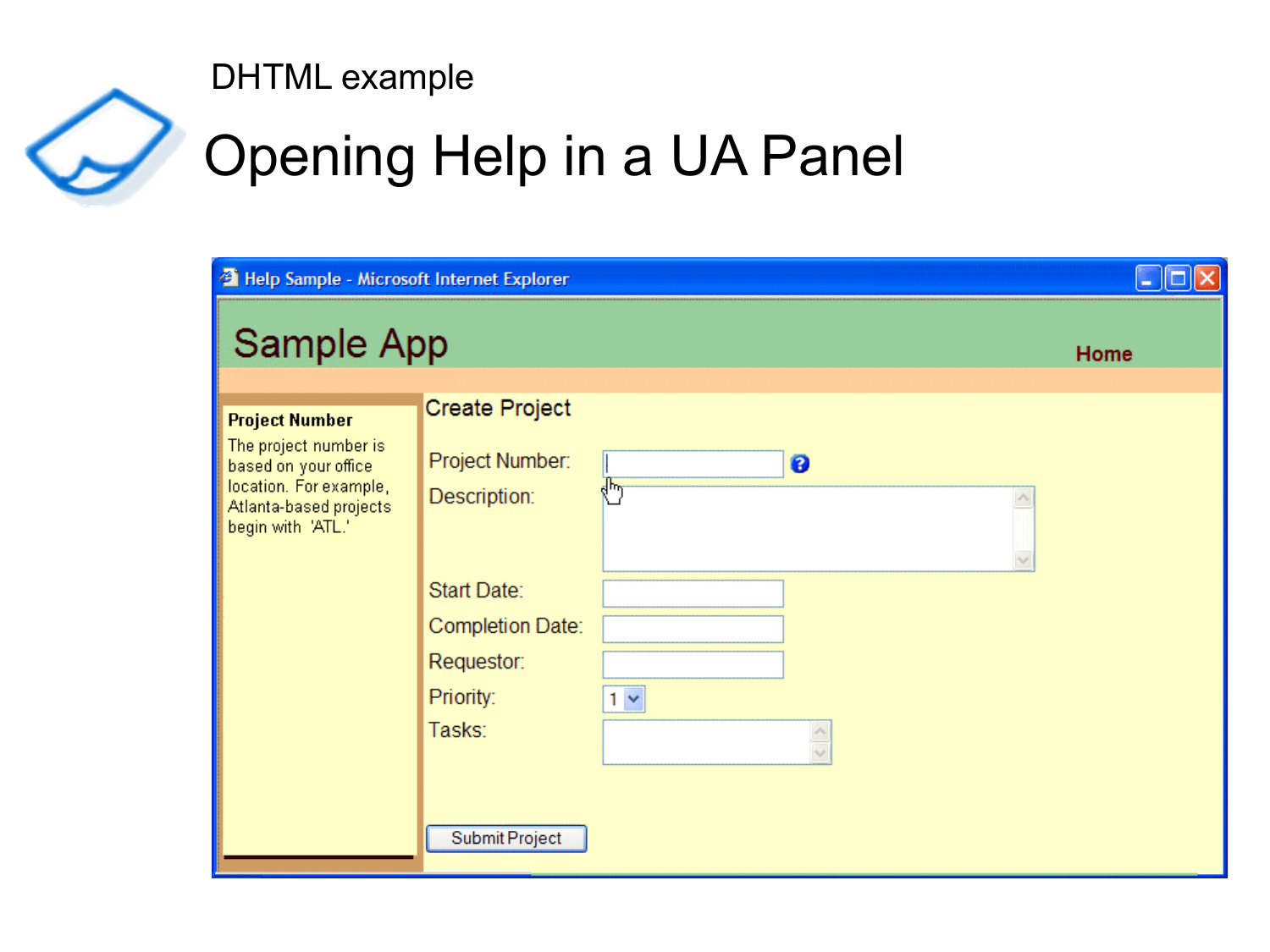DHTML example



### Opening Help in a UA Panel

<head>

<script>

var help\_projectNumber = "<p><b>Project Number</b></p><p>The project number is based on your office location. For example, Atlanta-based projects begin with 'ATL.'</p>";

```
function changeUA(fieldID) {
document.getElementById('UA').innerHTML = eval("help_" + fieldID);
}
</script>
</head>
```

```
<body>
<div id="UA"></div>
```
<input type="text" name="projectNumber" onFocus="changeUA(this.name)">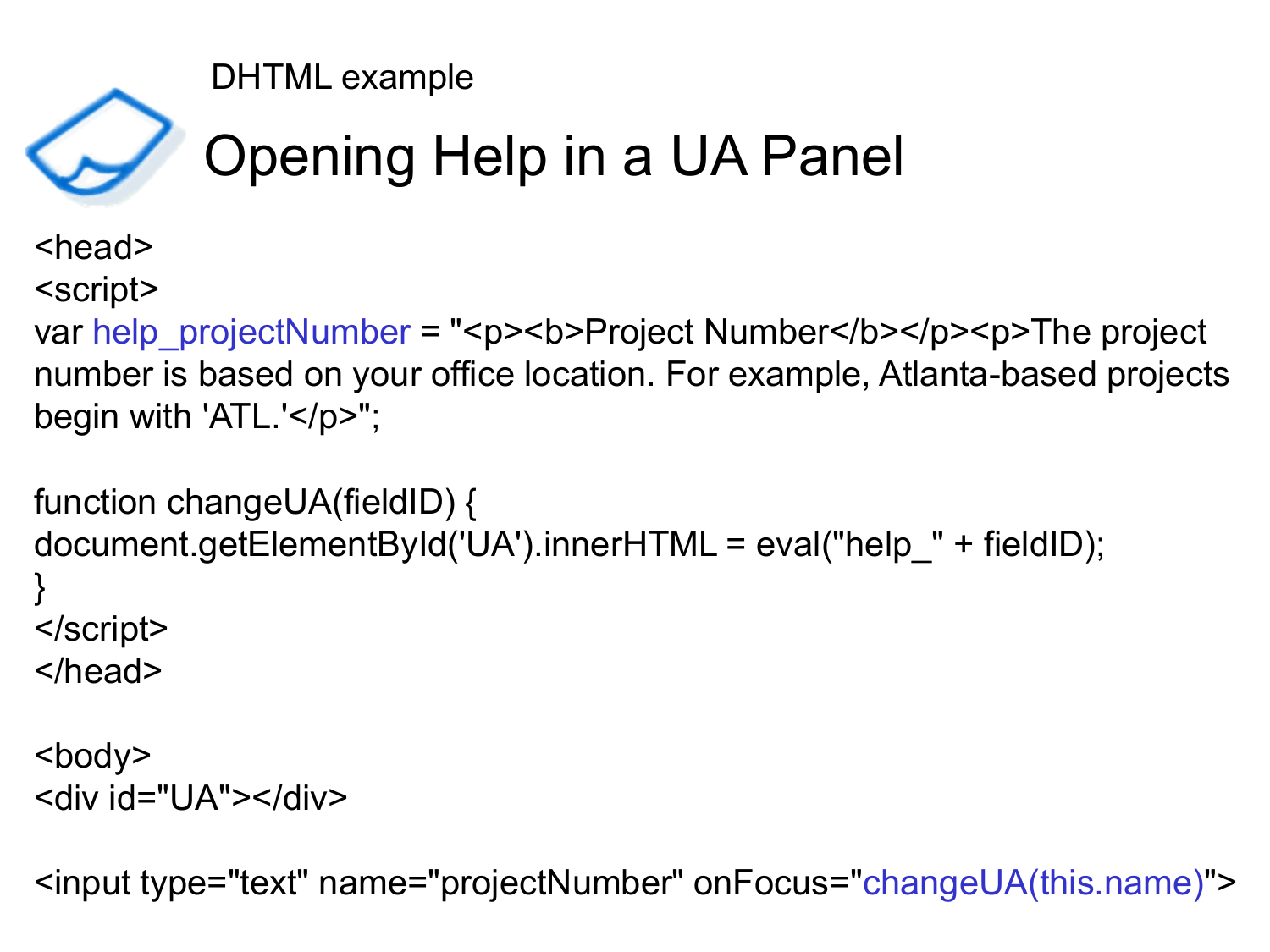

#### **In an external JS file**

function autotext(entry) { if (entry == 'author') document.write('Scott DeLoach'); if (entry == 'copyright') document.write('Copyright 2005, User First Services, Inc.'); }

#### **In your topic**

<script>autotext('author')</script>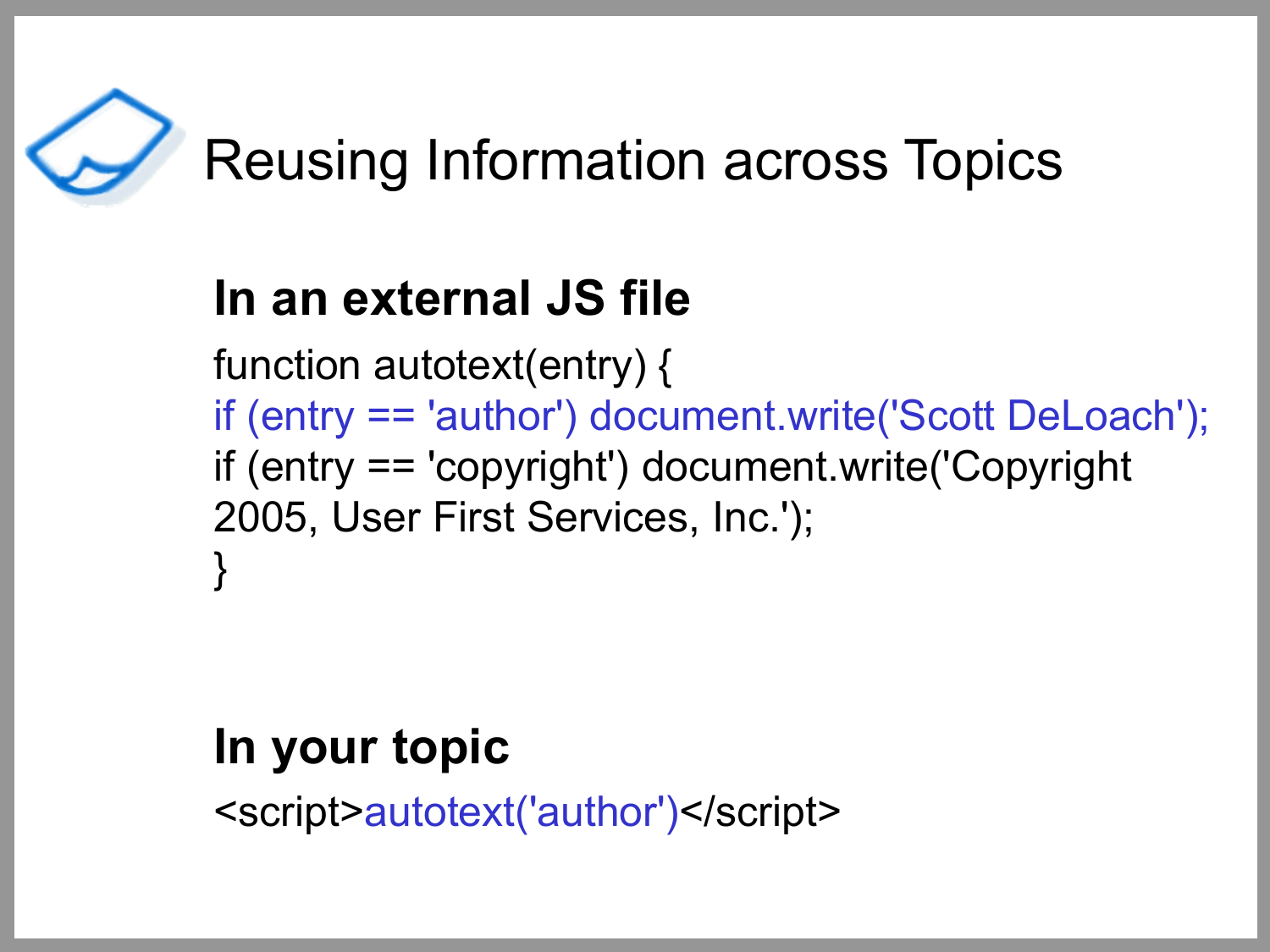

### Matching Help to the Application

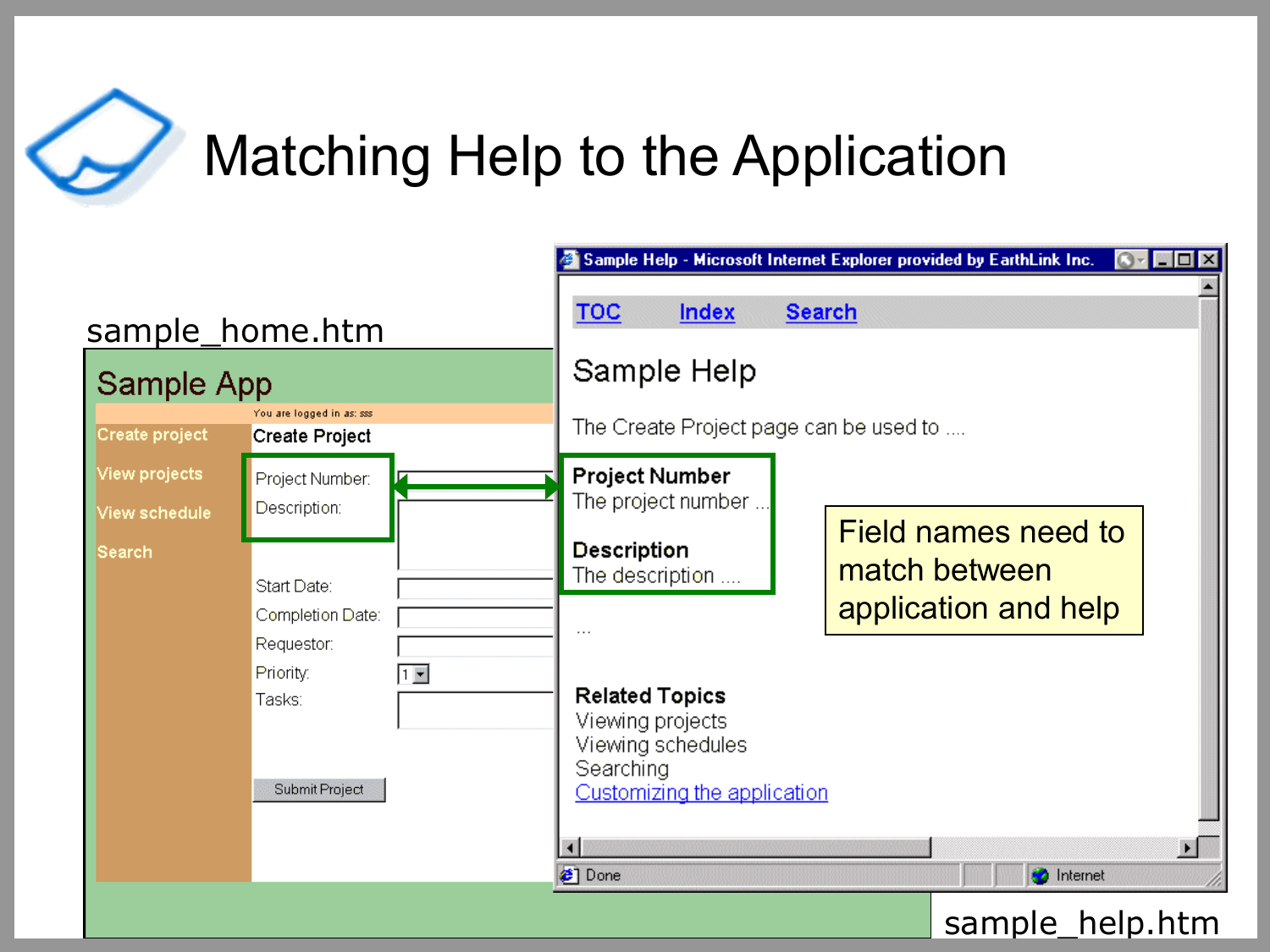

### Matching Help to the Application

### **Code in application**

<span id="projectNumber">Project Number</span>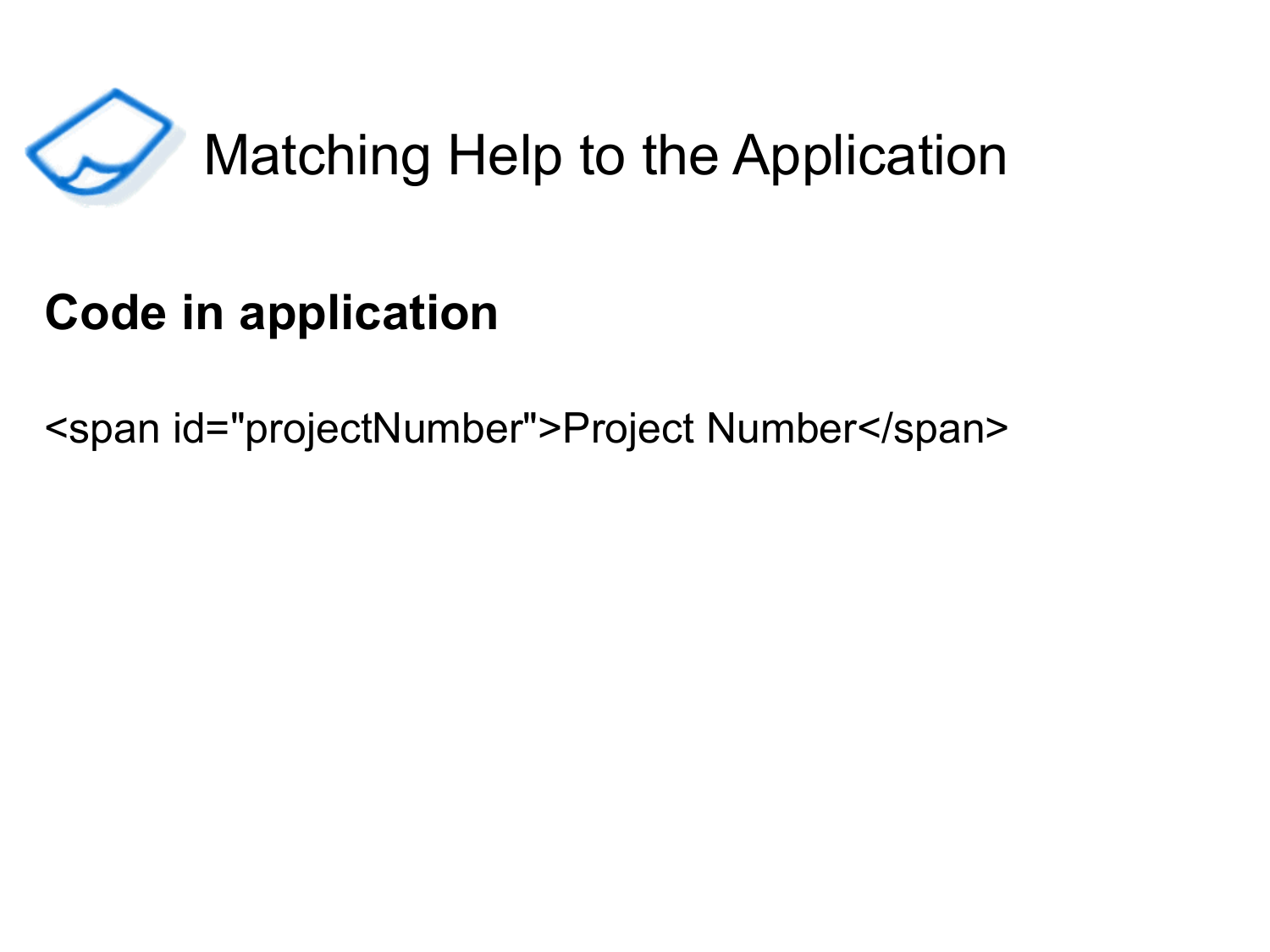

### **Matching Help to the Application**

#### **Code in help topic**

<script>

opener.document.getElementById('projectNumber').innerText; </script>

or

<script>

(opener.document.getElementById('projectNumber').innerText).toLowerCase(); </script>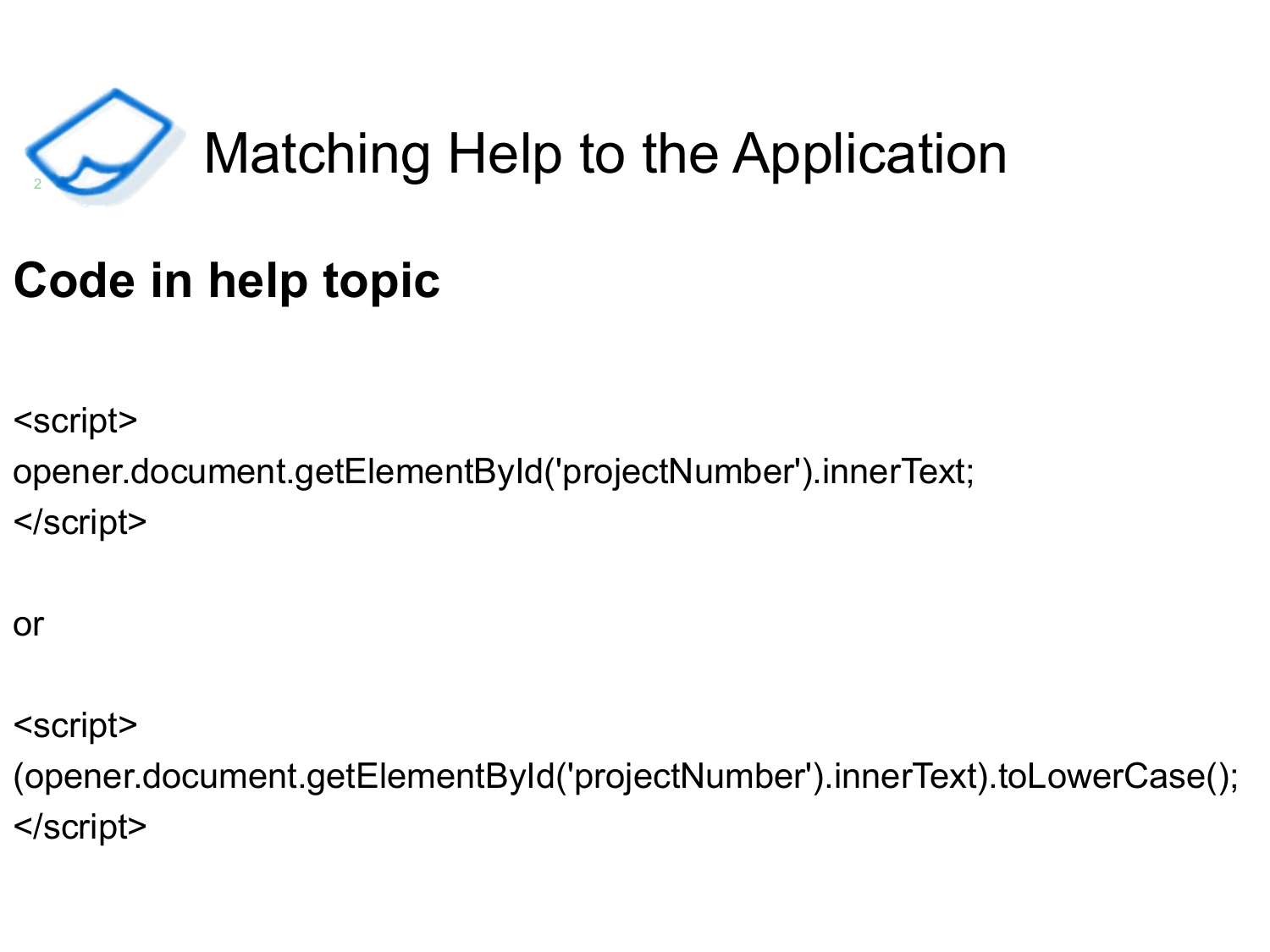# Storing Information in a Database

<frameset rows="100%,\*" rows="\*" frameborder="no"> <frame src="fieldhelptopic.htm" name="help"> <frame src="fieldhelp.txt" name="db"> </frameset>

**fieldhelp.txt (comma-delimited version of database)** "projectNumber","Project Number","The number ....","<b>Note:</b>This number is automatically generated." "description","Description","A brief ….", "startDate","Start Date","When the project needs to begin.", "completionDate","Completion Date","When the project should end.", ….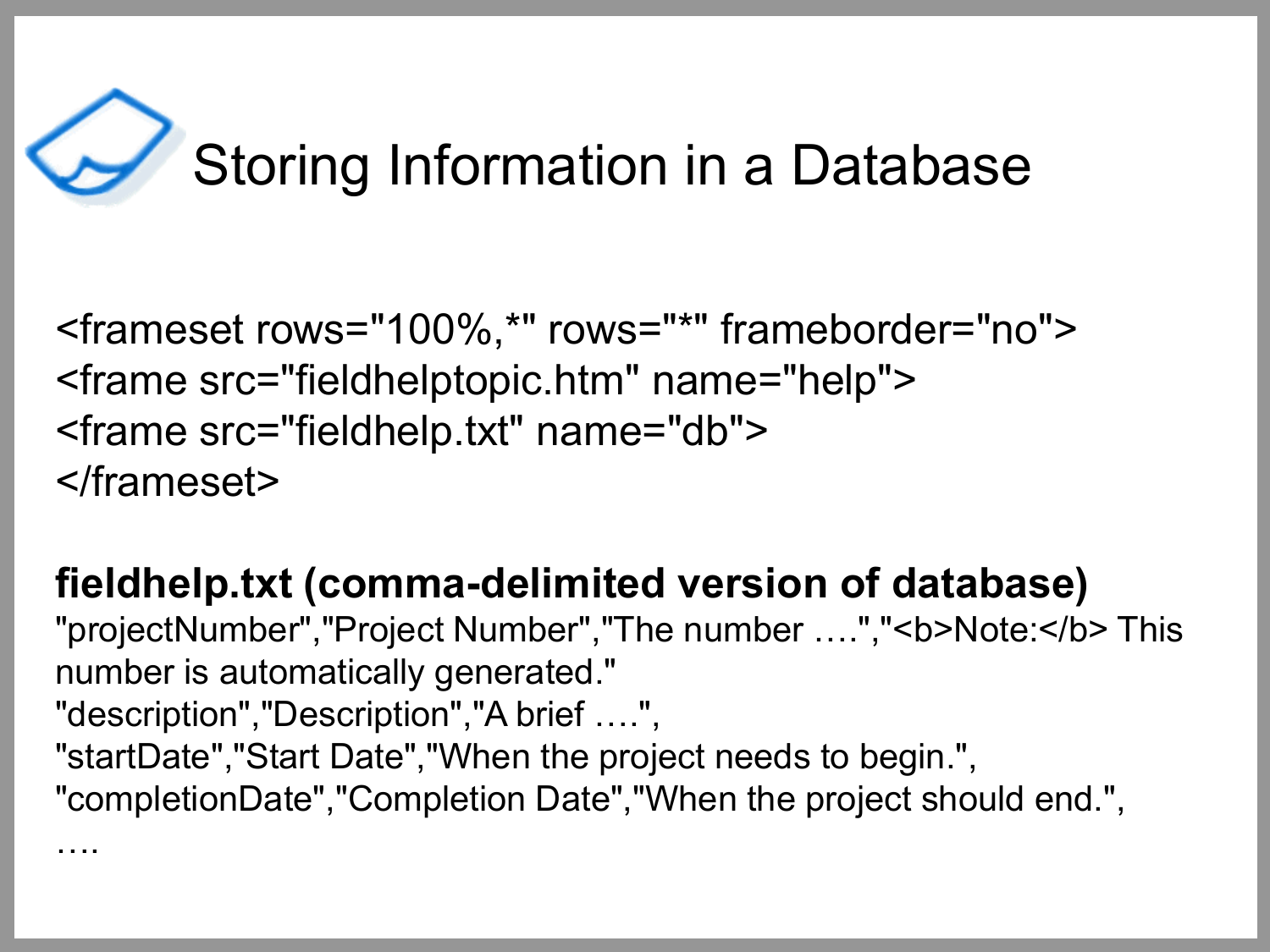# Reading Information from a Database

```
function getTopic(topic) {
var allTopics = db.document.body.innerHTML;
allTopics = allTopics.split("\"");
```

```
for (var i=0; i < allTopics.length; i++) {
if (allTopics[i] == topic) {
help.document.body.innerHTML = "<h1>" + allTopics[i+2] + \downarrow" </h1>" + "<p>" + allTopics[i+4] + "</p>";
break
} } }
```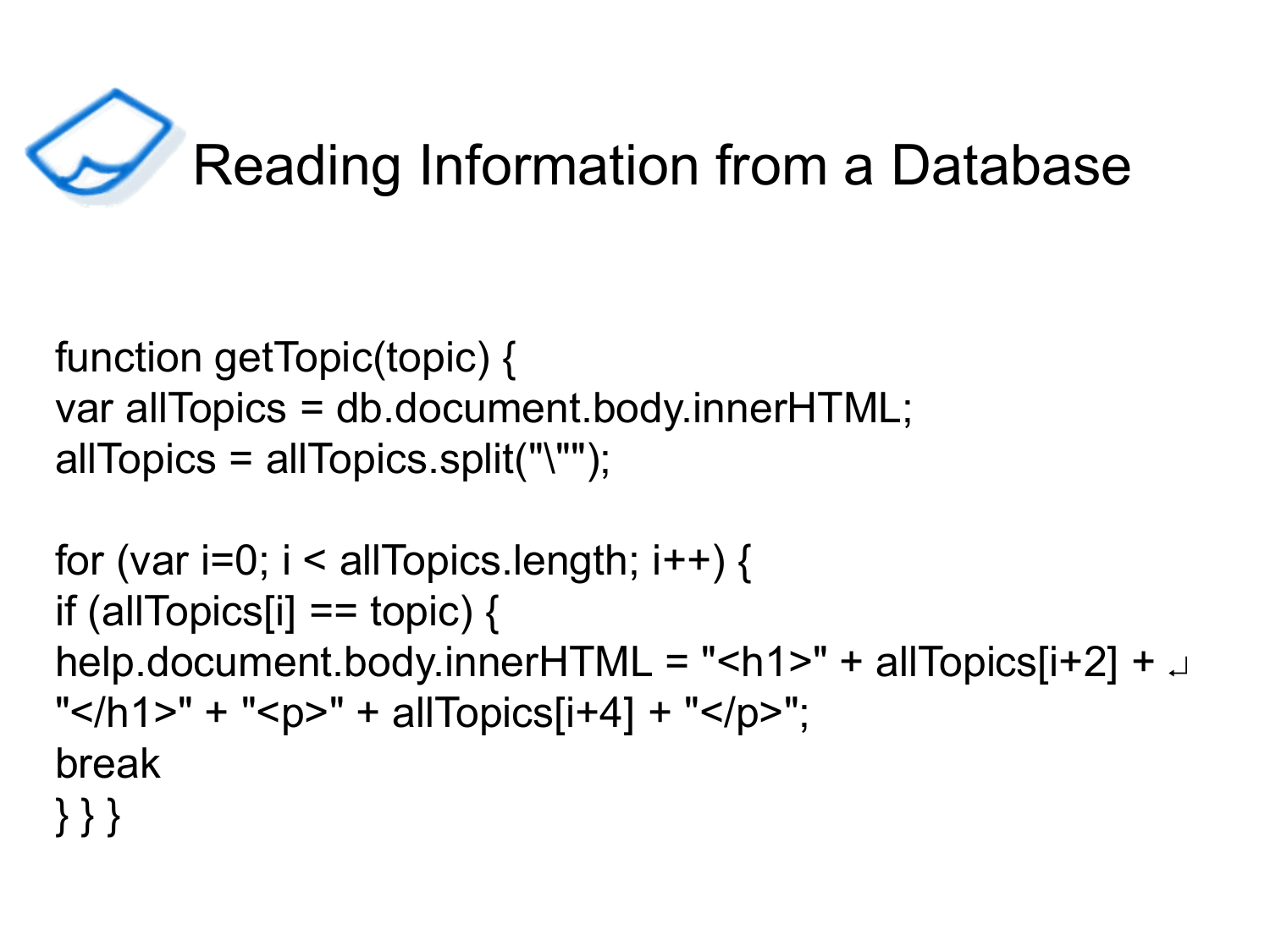

#### **JavaScript Visual Quickstart Guide** Tom Negrino and Dori Smith

#### **Designing with JavaScript** Nick Heinle and Bill Peña

**JavaScript Bible** Danny Goodman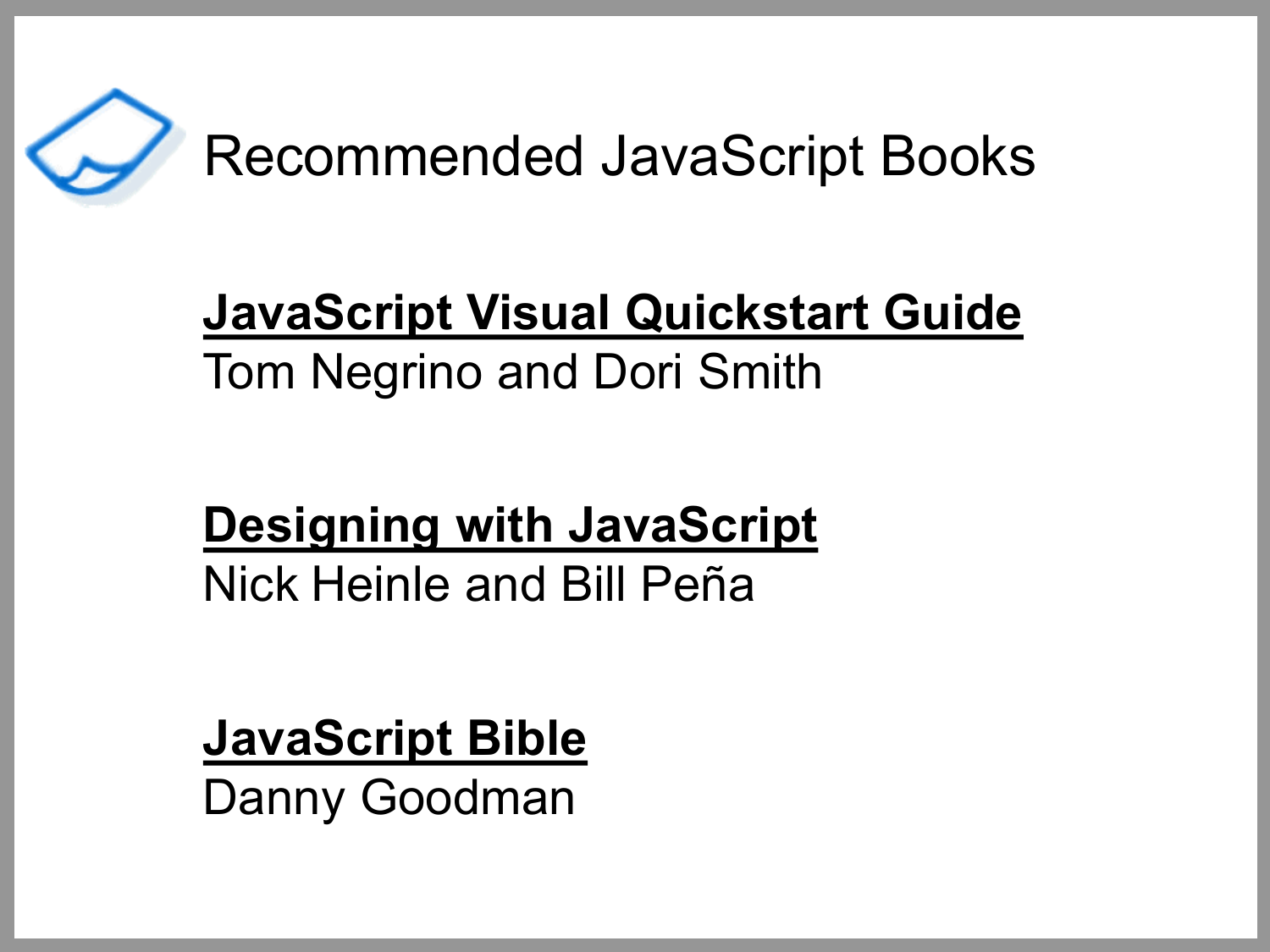

### JavaScript Standard Website

#### European Computer Manufacturers Association Standard 262: ECMAScript Language

http://www.ecma-international.org/publications /standards/Ecma-262.htm